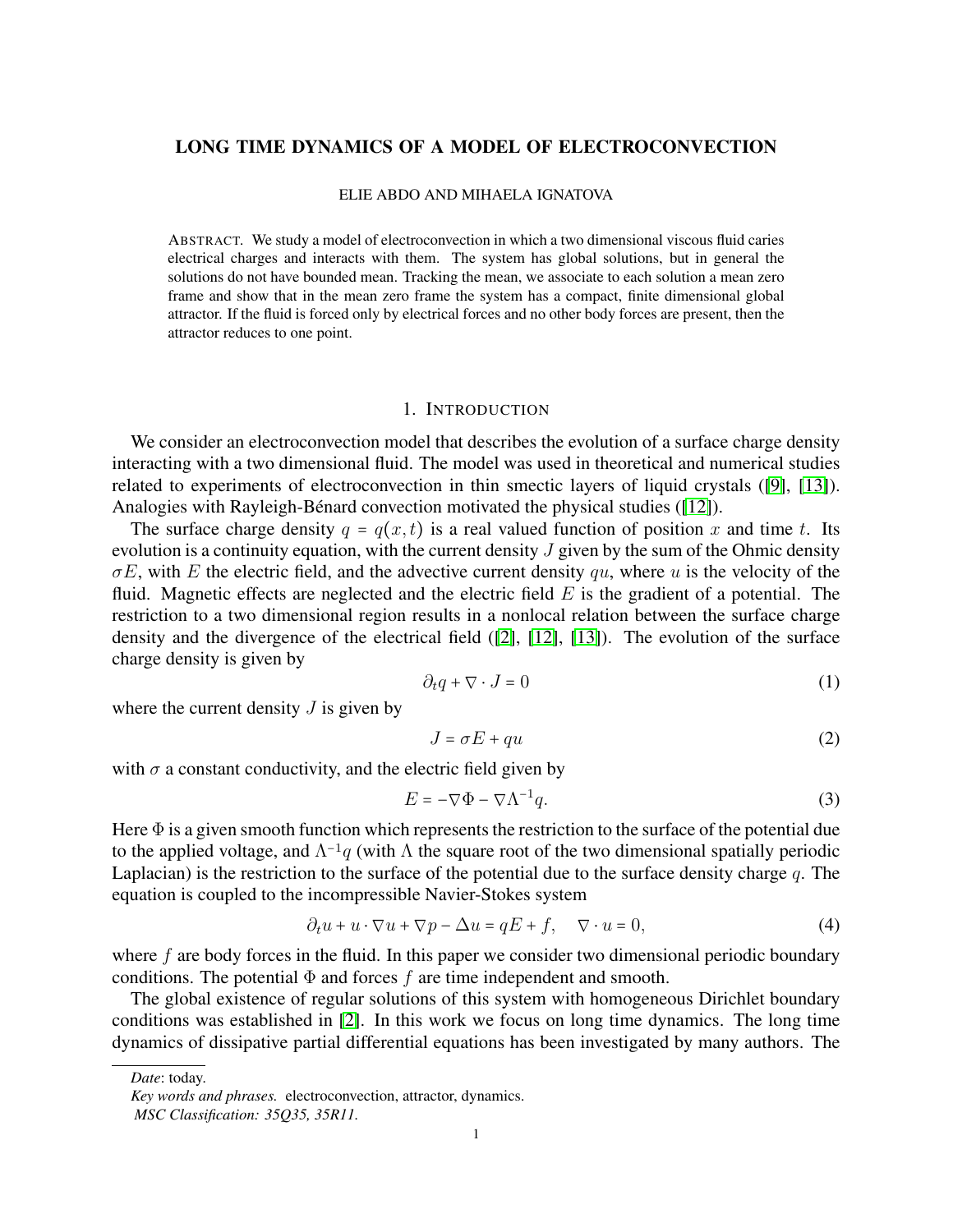two dimensional forced Navier-Stokes equations are known to possess global finite dimensional attractors ([\[3\]](#page-24-4), [\[4\]](#page-24-5), and references therein). The long time behavior of various types of dissipative PDE has been studied extensively ([\[1\]](#page-24-6), [\[7\]](#page-24-7), [\[8\]](#page-24-8), [\[10\]](#page-24-9), [\[11\]](#page-24-10)). Closer to the present system, the study of long time dynamics of the critical dissipative SQG system with fractional Laplacian dissipation and the existence of a finite dimensional global attractor were done in [\[5\]](#page-24-11).

We investigate the system  $(1)$ ,  $(2)$ ,  $(3)$ ,  $(4)$ . This has weak solutions in  $L^2$  (Theorem [1\)](#page-5-0) which, however, are not known to be unique. After any positive time, weak solutions become strong, and strong solutions exist globally and are unique (Theorem [2\)](#page-8-0). Our main result is the existence of a global attractor  $X$  which is compact in a natural phase space of strong solutions and has finite fractal dimension. In order to establish the existence of the attractor we need to account for the fact that spatial averages of the velocity are time dependent, and might grow in time, driven by the integral  $\int q \nabla \Phi$ . This integral does not vanish in general, nor is it time integrable. The remarkable property of the system is that the spatial average of velocity can be tracked, or "moded" out, and the resulting system has a compact global attractor. In this mean zero frame, the initial value problem for the system is solved by a nonlinear semigroup  $S(t)$  which has a compact absorbing ball, is Lipschitz continuous in various norms, is injective, and high dimensional volume elements carried by its flow decay in phase space.

The paper is organized as follows. In Section [2](#page-1-0) we gather preliminaries concerning the dissipative operators. A lower bound, in the spirit of [\[6\]](#page-24-12), Proposition [2,](#page-3-0) is proved in Appendix A. Commutator estimates (Proposition [3\)](#page-3-1) and a uniform Gronwall lemma for exponential decay (Lemma [1\)](#page-4-0) are also proved in this section. Section [3](#page-5-1) is devoted to basic PDE results: existence of weak solutions, existence and uniqueness of strong solutions. Here we also prove uniform long time bounds for various norms of the solutions, which have the feature that the initial data contributions to them decay exponentially, leaving only contributions coming from the steady forces. The passage to the mean zero frame is described in Section [4.](#page-11-0) The absorbing ball for the nonlinear semigroup is described in Section [5.](#page-13-0) In Section [6](#page-14-0) continuity properties of the semigroup are established, and Section [7](#page-16-0) is devoted to the proof of backward uniqueness. Decay of volume elements is proved in Section [8.](#page-19-0) In Section [9](#page-21-0) we prove the finite dimensionality of the attractor for general fluid body forces  $f$ . We also show that in the absence of body forces in the fluid, the system has a unique globally attracting steady solution in the mean zero frame. In this case, in the original variables, the fluid's spatial average velocity has a finite limit in infinite time.

#### 2. PRELIMINARIES

<span id="page-1-0"></span>We denote functions spaces of spatially periodic functions on the torus without distinct notation for vector valued functions. We write the Fourier series for mean zero velocities  $u$  as

$$
u = \sum_{j \in \mathbb{Z}^2 \setminus \{0\}} u_j e^{ij \cdot x} \tag{5}
$$

with  $u_j \in \mathbb{C}^2$ . The reality condition for the series is  $\overline{u}_j = u_{-j}$ . The divergence-free condition is

$$
j \cdot u_j = 0. \tag{6}
$$

For  $s \in \mathbb{R}$ , the fractional Laplacian  $\Lambda^s$  applied to a mean zero scalar function q is defined as a Fourier multiplier with symbol  $|k|$ <sup>s</sup>, that is, for q given by

$$
q = \sum_{k \in \mathbb{Z}^2 \setminus \{0\}} q_k e^{ik \cdot x},\tag{7}
$$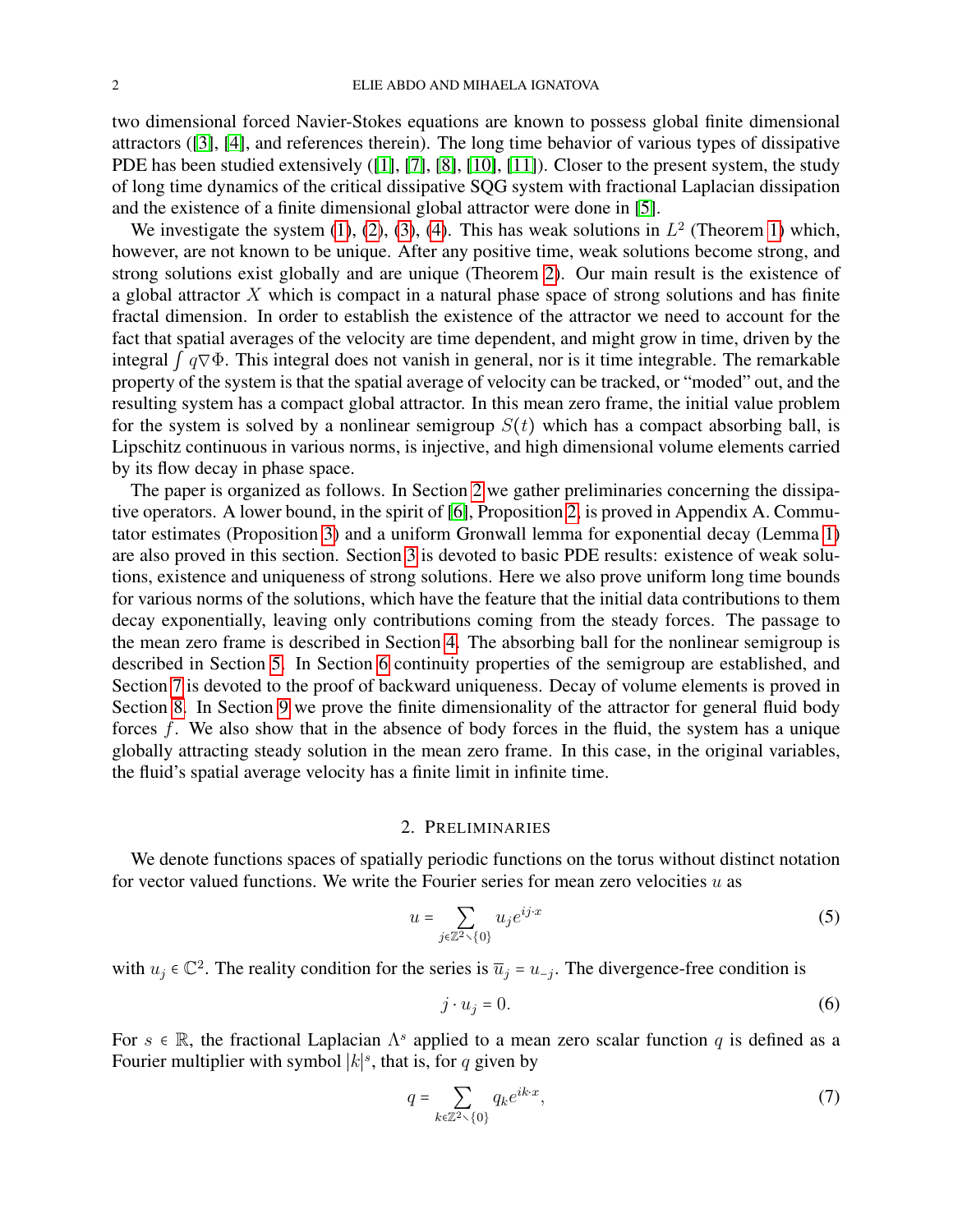we have that

$$
\Lambda^s q = \sum_{k \in \mathbb{Z}^2 \setminus \{0\}} |k|^s q_k e^{ik \cdot x}.\tag{8}
$$

The Stokes operator  $\mathbb{P}(-\Delta)$  is denoted by A. It is defined on Fourier series by

$$
\mathbb{P}(-\Delta u) = Au = \sum_{j \in \mathbb{Z}^2 \setminus \{0\}} |j|^2 \mathbb{P}_j(u_j) e^{ij \cdot x}
$$
(9)

where

$$
\mathbb{P}u = \sum_{j \in \mathbb{Z}^2 \setminus \{0\}} \mathbb{P}_j(u_j) e^{ij \cdot x} \tag{10}
$$

is the Leray-Hodge projector and

$$
\mathbb{P}_j(v) = v - (v \cdot j) \frac{j}{|j|^2} \tag{11}
$$

is the projector in  $\mathbb{C}^2$  orthogonal on the unit vector  $\frac{j}{|j|}$ . We consider the Hilbert space  $\mathcal H$ 

<span id="page-2-1"></span>
$$
\mathcal{H} = H \oplus L^2 \tag{12}
$$

where  $H$  is the Hilbert space of  $L^2$  periodic vector fields which are mean zero and divergence-free,  $H = \mathbb{P}(L^2)$ . The scalar product in H is denoted  $(\cdot; \cdot)$ :

$$
((u_1,q_1);(u_2,q_2)) = \int_{\mathbb{T}^2} (u_1 \cdot u_2 + q_1 q_2) dx.
$$
 (13)

As all spatial integrals are on  $\mathbb{T}^2$ , we denote them simply by  $\int$ . We consider the operator  $\mathcal A$  defined on  $\mathcal H$  by

$$
\mathcal{A}w = (Au, \Lambda q) \tag{14}
$$

where  $w = (u, q)$ . The domain of definition of A is

$$
\mathcal{D}(\mathcal{A}) = (H^2 \cap H) \oplus H^1. \tag{15}
$$

The spaces  $H<sup>s</sup>$  for mean zero functions or vectors are the same as the homogeneous Sobolev spaces  $\dot{H}^s(\mathbb{T}^2)$ . They are the closure of the space of zero-average functions in  $C^{\infty}(\mathbb{T}^2)$  under the norm

$$
\|\phi\|_{H^s} = \|\Lambda^s \phi\|_{L^2}.
$$
 (16)

The operator

$$
\mathcal{A} : \mathcal{D}(\mathcal{A}) \subset \mathcal{H} \to \mathcal{H} \tag{17}
$$

is positive and selfadjoint. There is an orthonormal basis of the Hilbert space  $H$  formed by a sequence  $w_k$  of eigenvectors,

$$
\mathcal{A}w_k = \mu_k w_k. \tag{18}
$$

The set of eigenvalues is precisely the union of the eigenvalues of A and those of  $\Lambda$ , counted with their multiplicities. The multiplicity of an eigenvalue  $\lambda$  of A is the same as the multiplicity of the same eigenvalue  $\lambda$  considered as an eigenvalue of the scalar Laplacian with periodic boundary conditions on  $[0, 2\pi] \times [0, 2\pi]$ . This follows from the fact that in two dimensions we can uniquely associate a stream function to each eigenfunction of the Stokes operator A. It can be shown that the eigenvalues  $\mu_k$  obey  $0 < \mu_1 \leq \ldots \mu_k \leq \ldots$  and that there exists a constant  $C_0$  such that

<span id="page-2-0"></span>
$$
\mu_k \ge C_0 \mu_1 \sqrt{k} \tag{19}
$$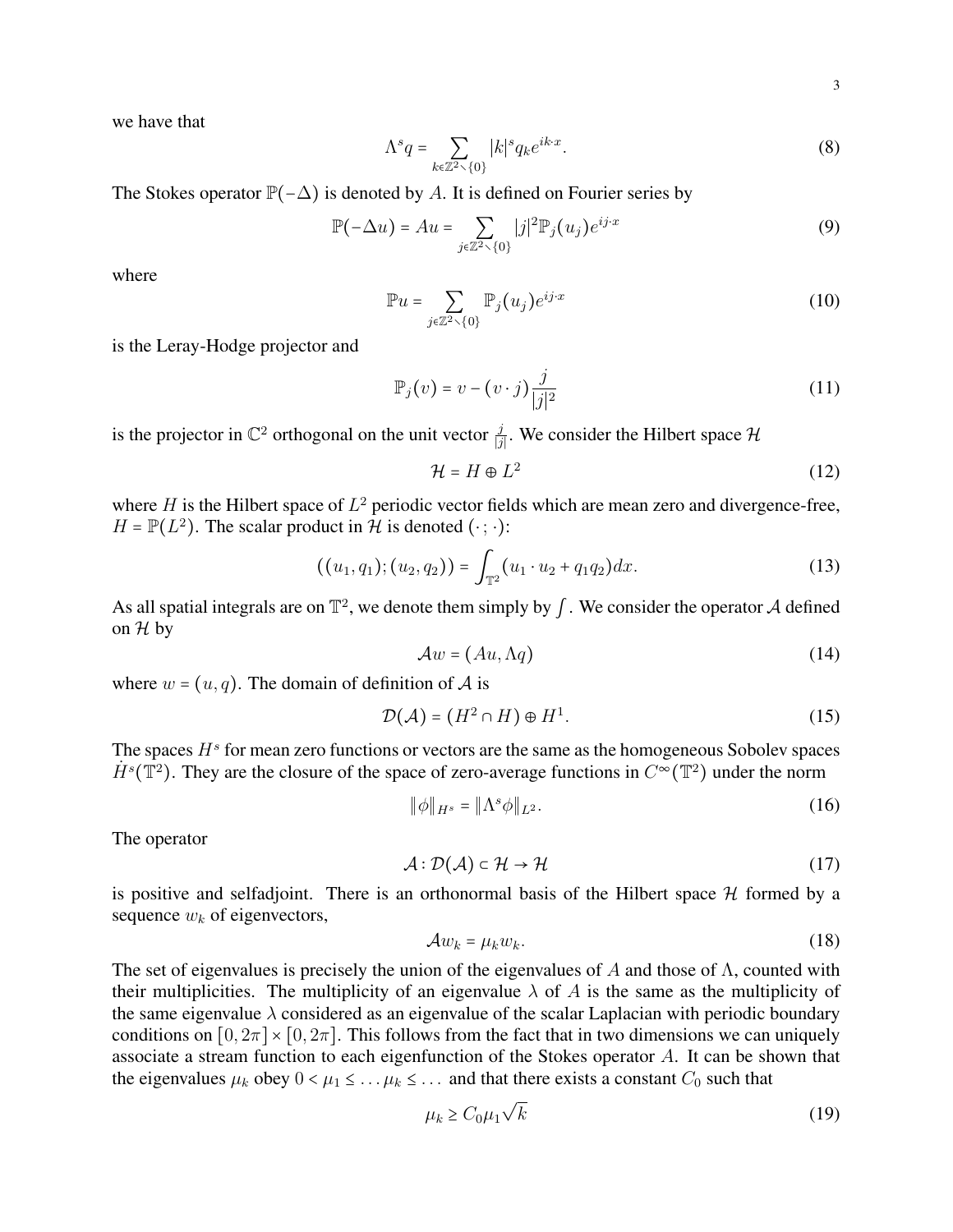holds for all  $k \ge 1$ . If we denote the eigenvalues of A counted with multiplicity by  $0 < \lambda_1 \le \lambda_2 \cdots \le$  $\lambda_j \leq \ldots$  and those of  $\Lambda$ , counted also with multiplicity as  $0 < r_1 \leq r_2 \cdots \leq r_j \leq \ldots$  then we have  $j \le c_1 \lambda_j$  and  $k \le c_2 r_k^2$  with  $c_1, c_2$  positive constants. Assuming that

$$
\{\mu_i \mid i = 1, \dots N\} = \{\lambda_i \mid i = 1, \dots, j\} \cup \{r_i \mid i = 1, \dots, k\}
$$

if  $\mu_N = \lambda_j$  it follows that  $j \le c_1 \mu_N$  and if  $\mu_N = r_k$  it follows that  $k \le c_2 \mu_N^2$ . Because  $N = j + k$  it follows that  $N \le c_1 \mu_N + c_2 \mu_N^2 \le (c_1 + c_2)\mu_N^2$  because  $\mu_N \ge 1$ , and thus [\(19\)](#page-2-0) follows.

For  $p \in [1,\infty]$  we denote by  $W^{s,p} = W^{s,p}(\mathbb{T}^2)$  the space of mean-zero  $L^p(\mathbb{T}^2)$  functions  $\phi$ , which can be written as  $\phi = \Lambda^{-s}\psi$ , with mean zero  $\psi \in L^p$ . This is normed by  $\|\phi\|_{W^{s,p}} = \|\Lambda^s \phi\|_{L^p}$ . The spaces  $H^s$  are the same as  $W^{s,2}$ . We recall that the Riesz transforms  $R = (R_1, R_2)$  for periodic functions are defined as multipliers

$$
(R_j q)_k = i \frac{k_j}{|k|} q_k, \quad k \in \mathbb{Z}^2 \setminus \{0\}, \quad j = 1, 2,
$$
 (20)

and they are bounded operators in  $L^p$ ,  $1 < p < \infty$ .

The fractional Laplacian has certain lower bounds in  $L^p$  spaces which we are going to use. A Poincaré inequality in  $L^p$  spaces is given in [\[5\]](#page-24-11) in the following proposition

**Proposition 1.** Let  $p = 2m$ ,  $m \ge 1$ ,  $0 \le \alpha \le 2$ , and let  $q \in C^{\infty}$  have zero mean on  $\mathbb{T}^2$ . Then

$$
\int_{\mathbb{T}^2} q^{p-1}(x) \Lambda^{\alpha} q(x) dx \ge \frac{1}{p} \|\Lambda^{\alpha/2} (q^{p/2})\|_{L^2}^2 + \lambda \|q\|_{L^p}^p \tag{21}
$$

*holds, with an explicit constant*  $\lambda > 0$ *, which is independent of p.* 

<span id="page-3-0"></span>Proposition 2. *The inequality*

<span id="page-3-3"></span><span id="page-3-2"></span>
$$
\int \nabla q \cdot \Lambda \nabla q dx \ge c \|q\|_{L^4}^{-\frac{2}{3}} \|\nabla q\|_{L^{\frac{8}{3}}}^{\frac{8}{3}}
$$
\n(22)

*holds for*  $q \in H^{\frac{3}{2}}$ .

This inequality is based on [\[6\]](#page-24-12), [\[5\]](#page-24-11). For completeness, the proof is given in Appendix A. The following commutator estimates are needed in the sequel.

<span id="page-3-1"></span>**Proposition 3.** Let  $u \in H^2 \cap H$  and  $q \in H^{s+\alpha}$ . Let  $s \in (-1,1)$  and let  $0 \leq \alpha \leq 1$  with  $s+\alpha \leq 1$ . Then *the commutator*  $[\Lambda^s, u \cdot \nabla]$  *obeys the inequality* 

$$
\| [\Lambda^s, u \cdot \nabla] q \|_{L^2} \le C_s [u]_{1-\alpha} \| \Lambda^{s+\alpha} q \|_{L^2}
$$
 (23)

*where*

$$
[u]_{1-\alpha} = \sum_{j \in \mathbb{Z} \setminus \{0\}} |j|^{1-\alpha} |u_j|.
$$
 (24)

**Proof.** The function  $\phi = [\Lambda^s, u \cdot \nabla] q$  has the Fourier expansion

$$
\phi_l = i \sum_{j+k=l} (u_j \cdot k) q_k (|l|^s - |k|^s). \tag{25}
$$

In view of the fact that  $u_j \cdot j = 0$  we have  $u_j \cdot k = -u_j \cdot l$  and therefore

$$
|u_j \cdot k| \le |u_j| \min\{|l|, |k|\}.
$$

If  $s$  is negative then we write

$$
|l|^{-r} - |k|^{-r} = \frac{|k|^r - |l|^r}{|l|^r |k|^r}
$$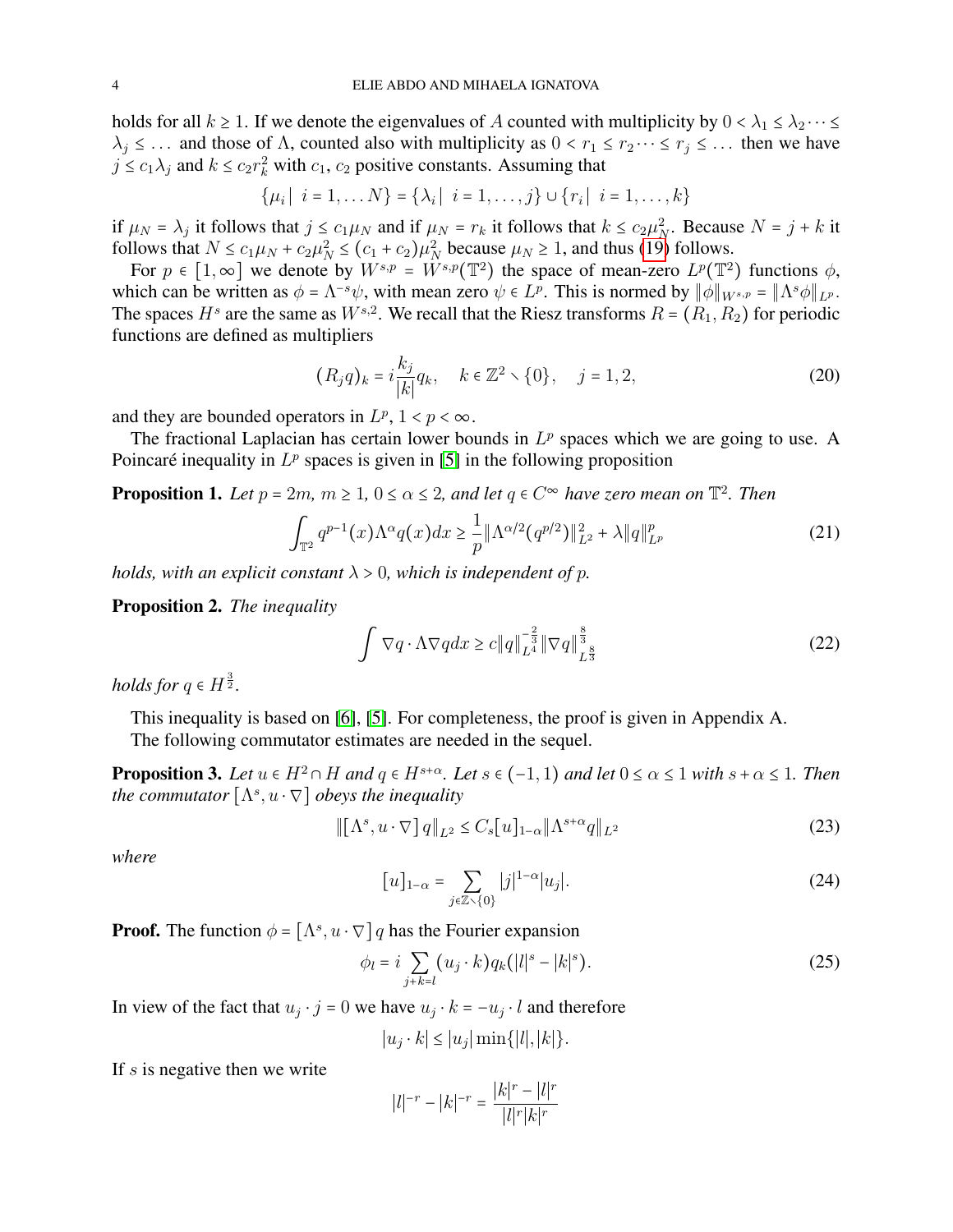with  $r = |s|$ , and we estimate for positive numbers  $m \leq M$  and exponent  $0 \leq r \leq 1$  using the conjugate powers:

$$
(M^r - m^r)(M^{1-r} + m^{1-r}) = M - m + M^r m^{1-r} - m^r M^{1-r} \le 2(M - m).
$$

We denote by  $M = \max\{|l|, |k|\}, m = \min\{|l|, |k|\}.$  For  $s < 0$ , using the triangle inequality  $M - m \leq$  $|j|$  ≤ 2M, we obtain that

$$
\frac{2m|j|^{\alpha}}{M^r m^r (M^{1-r} + m^{1-r})} \le \frac{2^{1+\alpha} m^{1-r} M^{\alpha}}{M} = 2^{1+\alpha} m^{-r+\alpha} \left(\frac{m}{M}\right)^{1-\alpha} = 2^{1+\alpha} M^{-r+\alpha} \left(\frac{m}{M}\right)^{(1-r)} \le 2^{1+\alpha} |k|^{-r+\alpha}
$$

and therefore

$$
|(u_j \cdot k)q_k(|l|^s-|k|^s)| \leq \frac{2m|j|}{M^r m^r (M^{1-r}+m^{1-r})}|u_j||q_k| \leq 2^{1+\alpha}|j|^{1-\alpha}|k|^{s+\alpha}|u_j||q_k|.
$$

Similarly for  $s > 0$  we obtain with  $s = r$ 

$$
\frac{2m|j|^{\alpha}}{M^{1-r}+m^{1-r}} \le 2^{1+\alpha}mM^{\alpha+r-1} = 2^{1+\alpha}m^{r+\alpha}\left(\frac{m}{M}\right)^{1-r-\alpha} \le 2^{1+\alpha}|k|^{s+\alpha}
$$

and thus

$$
|(u_j \cdot k)q_k(|l|^s - |k|^s)| \leq \frac{2m|j|}{M^{1-r} + m^{1-r}}|u_j||q_k| \leq 2^{1+\alpha}|j|^{1-\alpha}|k|^{s+\alpha}|u_j||q_k|.
$$

The proof is concluded by noting that the  $\ell_2(\mathbb{Z}^2)$  norm of the sequence  $\phi_l$  is bounded by the product of the  $\ell_1(\mathbb{Z}^2)$  norm of the sequence  $|j|^{1-\alpha}|u_j|$  and the  $\ell_2(\mathbb{Z}^2)$  norm of the sequence  $|k|^{s+\alpha}|q_k|$ .

We need also a uniform Gronwall lemma.

<span id="page-4-0"></span>**Lemma 1.** Let  $y(t) \geq 0$  obey a differential inequality

$$
\frac{d}{dt}y + c_1 y \le F_1 + F(t) \tag{26}
$$

*with initial datum*  $y(0) = y_0$ *, with*  $F_1$  *a positive constant and*  $F(t) \ge 0$  *obeying* 

$$
\int_{t}^{t+1} F(s)ds \le g_0 e^{-c_2 t} + F_2
$$
 (27)

*where*  $c_1$ ,  $c_2$ ,  $g_0$ ,  $F_2$  *are positive constants. Then* 

$$
y(t) \le y_0 e^{-c_1 t} + g_0 e^{c_1 + c} (t+1) e^{-ct} + \frac{1}{c_1} F_1 + \frac{e^{c_1}}{1 - e^{-c_1}} F_2
$$
 (28)

*holds with*  $c = \min\{c_1, c_2\}$ .

The main point of the lemma is that the constants  $y_0$  and  $g_0$  are multiplied by exponentially decaying factors.

Proof. Integrating, we have

$$
y(t) \le y_0 e^{-c_1 t} + \frac{1}{c_1} F_1 + \int_0^t e^{-c_1(t-s)} F(s) ds,
$$
 (29)

and, taking N to be the integer part of t, i.e.  $t \in [N, N + 1)$ , we have

$$
\int_{0}^{t} e^{-c_{1}(t-s)} F(s) ds \leq \sum_{k=0}^{N} e^{-c_{1}(t-k-1)} \int_{k}^{k+1} F(s) ds
$$
  

$$
\leq e^{c_{1}} \sum_{k=0}^{N} e^{-c_{1}(N-k)} (g_{0}e^{-c_{2}k} + F_{2})
$$
  

$$
\leq e^{c_{1}} (N+1) e^{-\min\{c_{1}, c_{2}\}N} g_{0} + \frac{e^{c_{1}}}{1 - e^{-c_{1}}} F_{2}.
$$
 (30)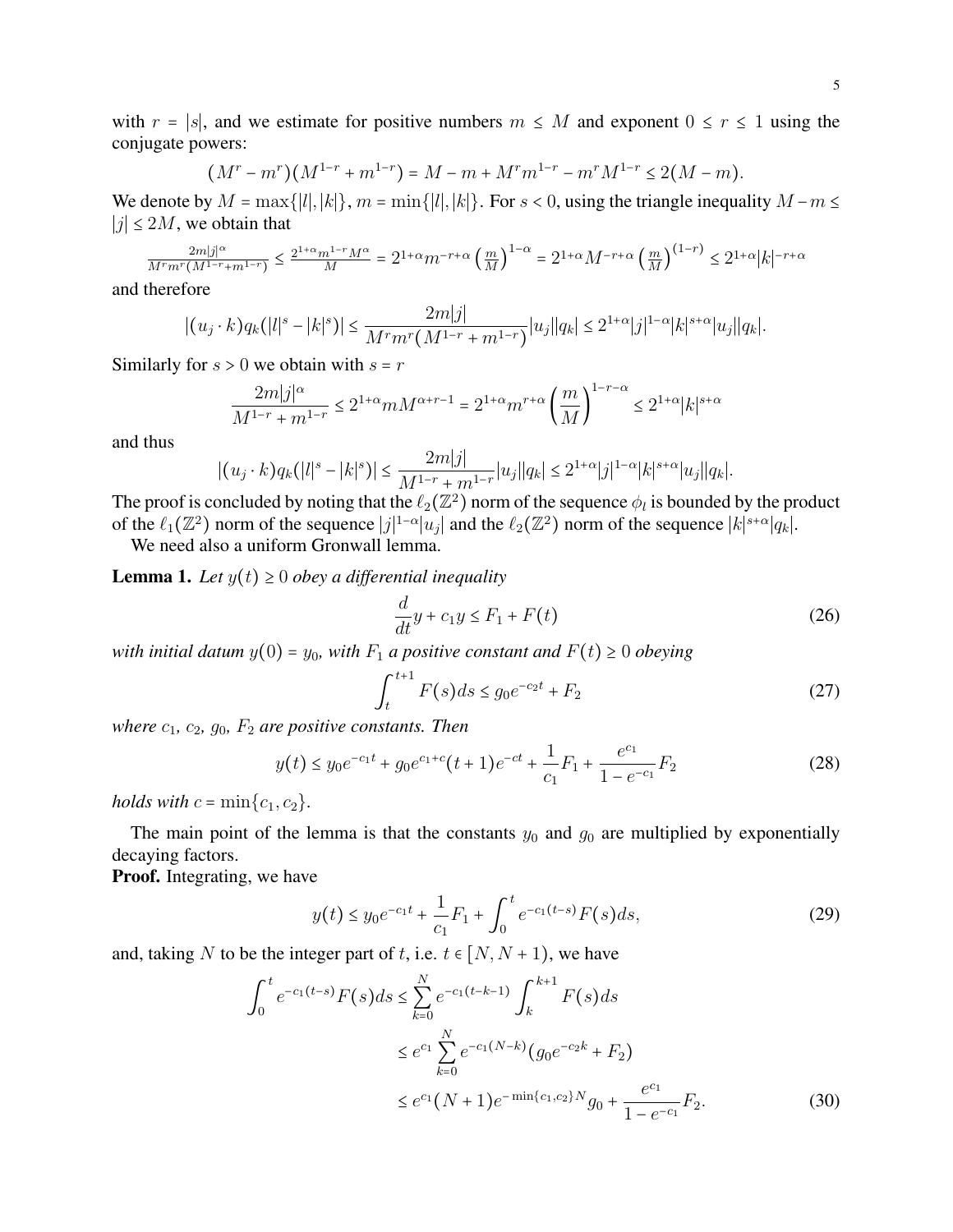Note that

$$
e^{c_1}(N+1)e^{-\min\{c_1,c_2\}N} \le e^{c_1+c}(t+1)e^{-ct} \le C_\gamma e^{-\gamma t}
$$

<span id="page-5-1"></span>for  $\gamma < c = \min\{c_1, c_2\}.$ 

## 3. PDE: EXISTENCE AND UNIQUENESS OF SOLUTIONS

We consider the system

<span id="page-5-2"></span>
$$
\begin{cases} \partial_t q + u \cdot \nabla q + \Lambda q = \Delta \Phi \\ \partial_t u + u \cdot \nabla u - \Delta u + \nabla p = -q R q - q \nabla \Phi + f \\ \nabla \cdot u = 0. \end{cases} \tag{31}
$$

The unknowns  $u, q$  are periodic in space. We consider smooth, mean zero, divergence-free body forces  $f$ , and smooth potential  $\Phi$ . The body forces and the potential are time independent. We discuss first a class of weak solutions. The equations [\(31\)](#page-5-2) are meant in distribution sense, assuming that  $q \in L^{\infty}(0, T; L^2)$  and u is divergence-free and belongs to  $L^{\infty}(0, T; L^2)$ .

<span id="page-5-0"></span>**Theorem 1. Weak solutions.** Let  $u_0 \in L^2$  *be divergence-free, let*  $q_0 \in L^2$  *with*  $\int q_0 = 0$ *, and let*  $T >$ 0 *be arbitrary. There exists a weak solution*  $(u, q)$  *of the system [\(31\)](#page-5-2) satisfying*  $u \in L^{\infty}(0, T; L^2)$   $\cap$  $L^2(0,T;H^1)$  and  $q \in L^\infty(0,T;L^2) \cap L^2(0,T;H^{\frac{1}{2}})$ . Moreover the following inequalities hold a.e. *in*  $0 \le t \le T$ *,* 

<span id="page-5-6"></span>
$$
\|q(t)\|_{L^2}^2 + \int_0^t \|\Lambda^{\frac{1}{2}}q\|_{L^2}^2 \le \|q_0\|_{L^2}^2 + \int_0^t \|\Lambda^{\frac{3}{2}}\Phi\|_{L^2}^2,
$$
\n(32)

$$
||q(t)||_{L^{2}} \leq ||q_{0}||_{L^{2}}e^{-\lambda t} + \frac{1}{\lambda}||\Delta\Phi||_{L^{2}},
$$
\n(33)

*and*

$$
||u(t)||_{L^{2}}^{2} + ||\Lambda^{-\frac{1}{2}}(q(t) - Q)||_{L^{2}}^{2} + \int_{0}^{t} (||q(s) - Q||_{L^{2}}^{2} + ||\nabla u(s)||_{L^{2}}^{2}) ds
$$
  

$$
\leq ||u_{0}||_{L^{2}}^{2} + ||\Lambda^{-\frac{1}{2}}(q_{0} - Q)||_{L^{2}}^{2} + \int_{0}^{t} ||\Lambda^{-1}f||_{L^{2}}^{2} dt,
$$
 (34)

*where* Q *is defined by*

<span id="page-5-5"></span>
$$
Q = -\Lambda \Phi. \tag{35}
$$

*Furthermore,*

<span id="page-5-4"></span>
$$
t \|q(t)\|_{L^{4}}^{2} \leq C \|q_{0}\|_{L^{2}}^{2} + C \int_{0}^{T} \|\Lambda^{\frac{3}{2}} \Phi\|_{L^{2}}^{2} ds + \frac{1}{\lambda} \int_{0}^{T} s \|\Delta \Phi\|_{L^{4}}^{2} ds \tag{36}
$$

*and*

$$
t \|\nabla u(t)\|_{L^{2}}^{2} \leq \|u_{0}\|_{L^{2}}^{2} + \|\Lambda^{-\frac{1}{2}}(q_{0} - Q)\|_{L^{2}}^{2} + \int_{0}^{T} \|\Lambda^{-1}f\|_{L^{2}}^{2} ds + C \int_{0}^{T} s(\|f\|_{L^{2}}^{2} + \|Q\|_{L^{4}}^{4}) ds
$$
  
+  $C \left[ \|q_{0}\|_{L^{2}}^{2} + \int_{0}^{T} \|\Lambda^{\frac{3}{2}} \Phi\|_{L^{2}}^{2} ds + \frac{1}{\lambda} \int_{0}^{T} s \|\Delta \Phi\|_{L^{4}}^{2} ds \right] \left( \|q_{0}\|_{L^{2}}^{2} + \int_{0}^{t} \|\Lambda^{\frac{3}{2}} \Phi\|_{L^{2}}^{2} ds \right)$  (37)  
hold t-a.e. in [0, T].

Proof. We consider a viscous approximation of the system with smoothed out initial data. For  $0 < \epsilon \leq 1$ , we let  $J_{\epsilon}$  be a standard mollifier operator, and we consider the system

<span id="page-5-3"></span>
$$
\begin{cases} \partial_t q^{\epsilon} + u^{\epsilon} \cdot \nabla q^{\epsilon} + \Lambda q^{\epsilon} - \epsilon \Delta q^{\epsilon} = \Delta \Phi \\ \partial_t u^{\epsilon} + u^{\epsilon} \cdot \nabla u^{\epsilon} - \Delta u^{\epsilon} + \nabla p^{\epsilon} = -q^{\epsilon} R q^{\epsilon} - q^{\epsilon} \nabla \Phi + f, \\ \nabla \cdot u^{\epsilon} = 0 \end{cases} \tag{38}
$$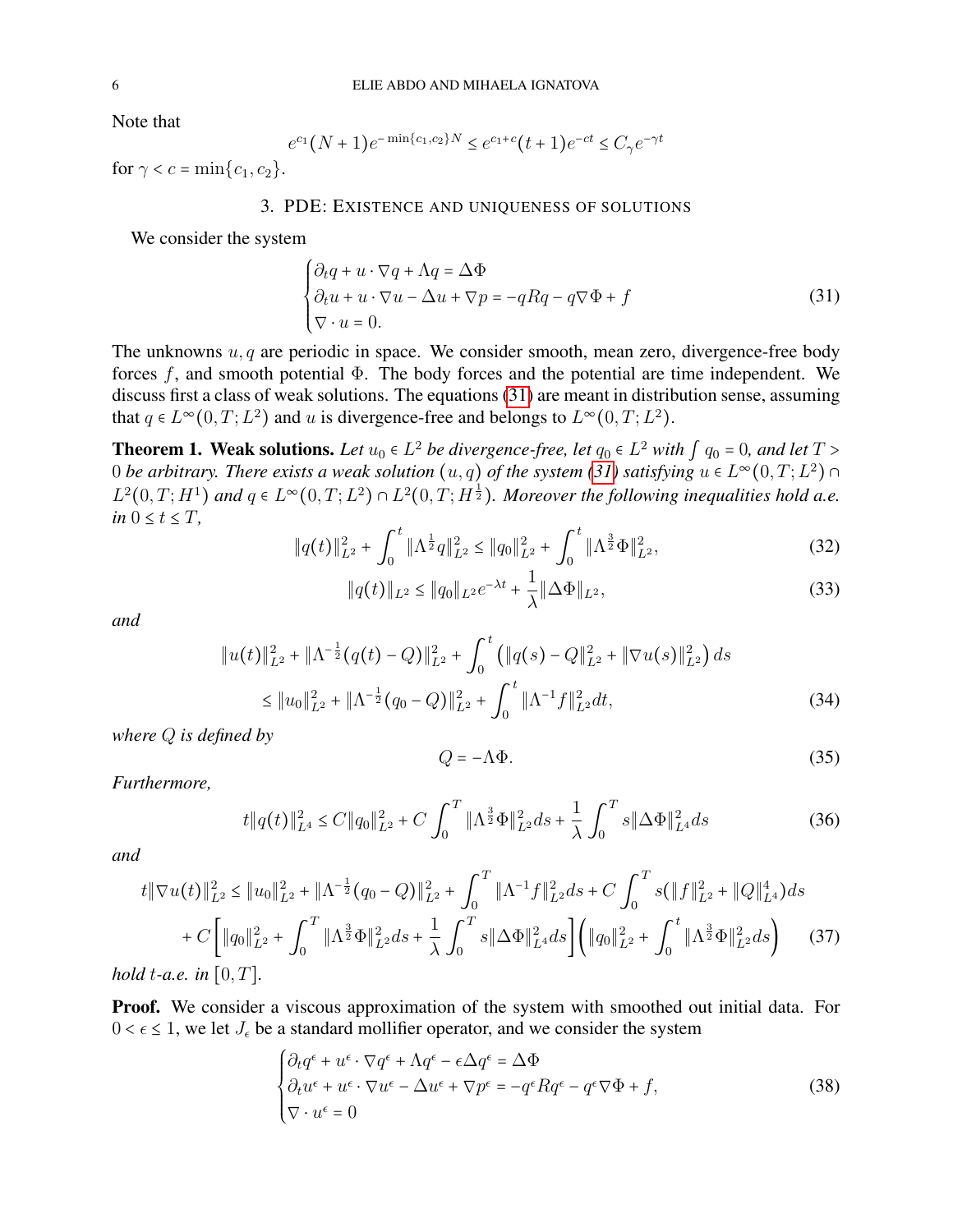with  $q_0^{\epsilon} = J_{\epsilon}q_0$ ,  $u_0^{\epsilon} = J_{\epsilon}u_0$ . For fixed positive  $\epsilon$  this system has global smooth solutions for  $t > 0$ , a fact that can be proved using a number of different methods. We provide a priori bounds and pass to the limit  $\epsilon \to 0$ .

We note that the mean of  $q^{\epsilon}$  is zero, and therefore we can use the Poincaré inequality [\(21\)](#page-3-2). Multiplying the first equation of system ([38](#page-5-3)) by  $(q^{\epsilon})^{p-1}$ , with  $p \geq 2$  even, and integrating, we obtain, by using  $u^{\epsilon}$  is divergence-free, the non-negativity of the integral involving the Laplacian,  $(21)$ , and a Hölder inequality that

$$
\frac{1}{p}\partial_t \|q^{\epsilon}\|_{L^p}^p + \lambda \|q^{\epsilon}\|_{L^p}^p \le \left| \int \Delta \Phi(q^{\epsilon})^{p-1} dx \right| \le \|q^{\epsilon}\|_{L^p}^{p-1} \|\Delta \Phi\|_{L^p}.
$$
\n(39)

Thus the  $L^p$  norms of  $q^{\epsilon}$  obey differential inequalities

<span id="page-6-0"></span>
$$
\partial_t \|q^{\epsilon}\|_{L^p} + \lambda \|q^{\epsilon}\|_{L^p} \le \|\Delta \Phi\|_{L^p}.
$$
\n(40)

The  $L^2(0,T;H^{\frac{1}{2}})$  norm of  $q^{\epsilon}$  is bounded using

$$
\frac{1}{2}\frac{d}{dt}\|q^{\epsilon}\|_{L^2}^2 + \int q^{\epsilon} \Lambda q^{\epsilon} \le \|\Lambda^{\frac{3}{2}}\Phi\|_{L^2} \|\Lambda^{\frac{1}{2}}q^{\epsilon}\|_{L^2}
$$

and integrating in time, leading to

<span id="page-6-1"></span>
$$
\|q^{\epsilon}(t)\|_{L^{2}}^{2} + \int_{0}^{t} \|\Lambda^{\frac{1}{2}}q^{\epsilon}\|_{L^{2}}^{2} \leq \|q_{0}\|_{L^{2}}^{2} + \int_{0}^{t} \|\Lambda^{\frac{3}{2}}\Phi\|_{L^{2}}^{2}.
$$
\n(41)

A cancellation is used to obtain bounds for  $u^{\epsilon}$  in  $L^2$ . We take the scalar product in  $L^2$  with  $u^{\epsilon}$  in the second equation, and in the first equation we mutiply by  $\Lambda^{-1}(q^{\epsilon}-Q)$  and integrate. We obtain

$$
\frac{1}{2}\frac{d}{dt}\|u^{\epsilon}\|_{L^{2}}^{2} + \|\nabla u^{\epsilon}\|_{L^{2}}^{2} \leq \int f \cdot u^{\epsilon} - \int q^{\epsilon}u^{\epsilon} \cdot R(q^{\epsilon} - Q)
$$

and

$$
\frac{1}{2}\frac{d}{dt}\|\Lambda^{-\frac{1}{2}}(q^{\epsilon}-Q)\|_{L^{2}}^{2}+\|(q^{\epsilon}-Q)\|_{L^{2}}^{2}\leq \int q^{\epsilon}u^{\epsilon}\cdot R(q^{\epsilon}-Q)+\epsilon\int q^{\epsilon}\Lambda Q.
$$

Adding we obtain

$$
\frac{1}{2}\frac{d}{dt}\left[\|u^{\epsilon}\|_{L^{2}}^{2} + \|\Lambda^{-\frac{1}{2}}(q^{\epsilon} - Q)\|_{L^{2}}^{2}\right] + \|\nabla u^{\epsilon}\|_{L^{2}}^{2} + \|(q^{\epsilon} - Q)\|_{L^{2}}^{2}
$$
\n
$$
\leq \|\Lambda^{-1}f\|_{L^{2}}\|\nabla u^{\epsilon}\|_{L^{2}} + \epsilon \int q^{\epsilon} \Lambda Q \tag{42}
$$

and consequently

$$
\|u^{\epsilon}(t)\|_{L^{2}}^{2} + \|\Lambda^{-\frac{1}{2}}(q^{\epsilon}(t) - Q)\|_{L^{2}}^{2} + \int_{0}^{t} \left(\|\nabla u^{\epsilon}\|_{L^{2}}^{2} + \|(q^{\epsilon} - Q)\|_{L^{2}}^{2}\right) ds
$$
  
\$\leq \|u\_{0}\|\_{L^{2}}^{2} + \|\Lambda^{-\frac{1}{2}}(q\_{0} - Q)\|\_{L^{2}}^{2} + \int\_{0}^{t} \left(\|\Lambda^{-1}f\|\_{L^{2}}^{2} + \epsilon^{2} \|\Lambda Q\|\_{L^{2}}^{2} + 2\epsilon \|\Lambda^{\frac{1}{2}}Q\|\_{L^{2}}^{2}\right) ds. \tag{43}

Now, from [\(40\)](#page-6-0) we deduce

<span id="page-6-2"></span>
$$
\frac{d}{dt}t\|q^{\epsilon}(t)\|_{L^{4}}^{2} + \lambda t\|q^{\epsilon}\|_{L^{4}}^{2} \leq t\frac{1}{\lambda}\|\Delta\Phi\|_{L^{4}}^{2} + \|q^{\epsilon}(t)\|_{L^{4}}^{2},\tag{44}
$$

and in view of the embedding  $H^{\frac{1}{2}} \subset L^4$  and [\(41\)](#page-6-1) we deduce

<span id="page-6-3"></span>
$$
t \| q^{\epsilon}(t) \|_{L^{4}}^{2} \le C \| q_{0} \|_{L^{2}}^{2} + C \int_{0}^{t} \| \Lambda^{\frac{3}{2}} \Phi \|_{L^{2}}^{2} ds + \frac{1}{\lambda} \int_{0}^{t} s e^{-\lambda(t-s)} \| \Delta \Phi \|_{L^{4}}^{2} ds.
$$
 (45)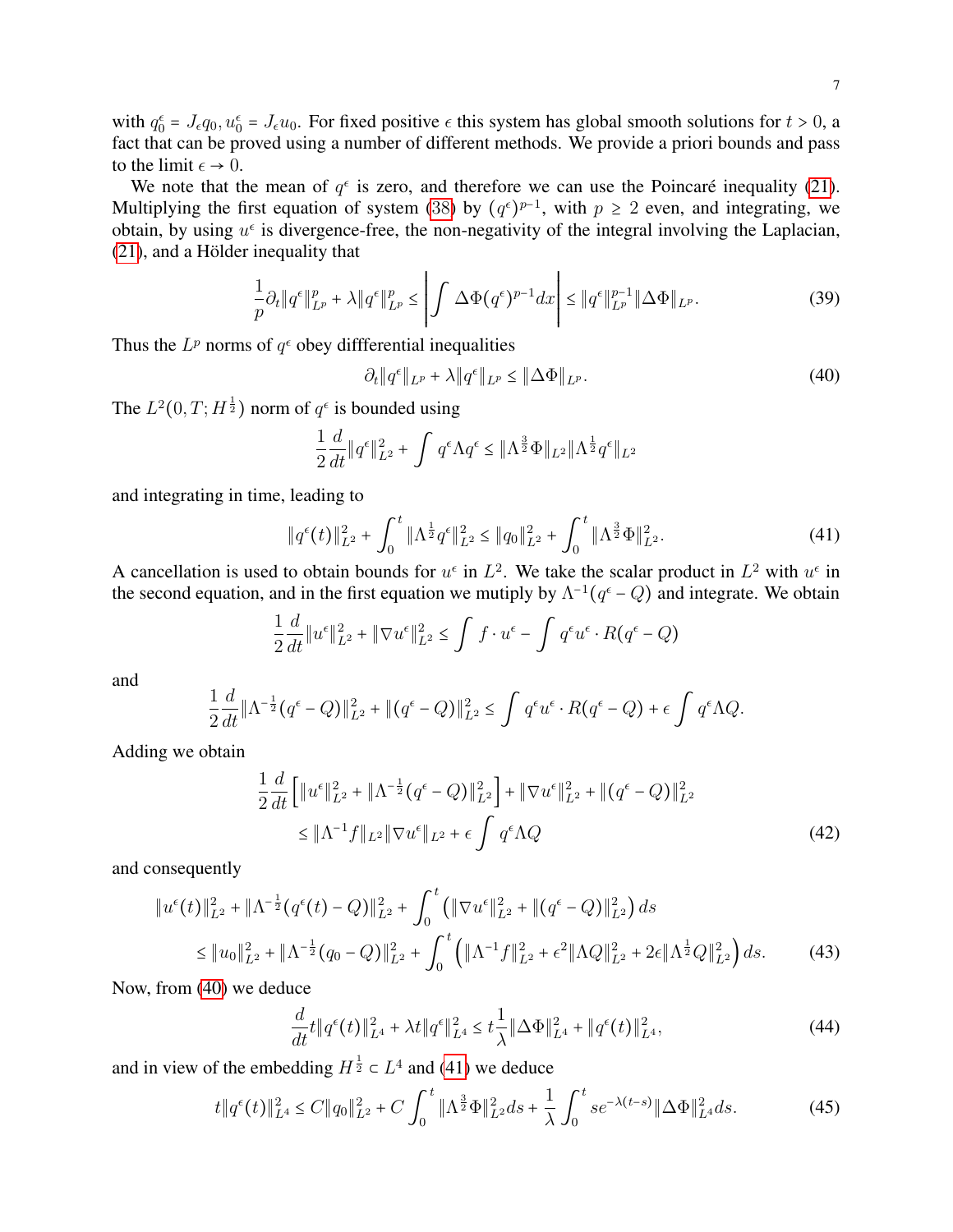We take the second equation of [\(38\)](#page-5-3), multiply by  $-\Delta u^{\epsilon}$  and integrate in space. We use the identity

<span id="page-7-0"></span> $Tr(M^TM^2)=0,$ 

valid for any two-by-two traceless matrix M, which follows because  $M^2$  is a multiple of the identity matrix. We use this identity in our case for a matrix M with entries  $M_{ij} = \frac{\partial u_i^{\epsilon}}{\partial x_j}$ , and obtain

$$
\frac{1}{2}\frac{d}{dt}\|\nabla u^{\epsilon}\|_{L^{2}}^{2} + \|\Delta u^{\epsilon}\|_{L^{2}}^{2} = \int \left[f - q^{\epsilon}R(q^{\epsilon} - Q)\right] \cdot \left(-\Delta u^{\epsilon}\right)
$$
\n(46)

and thus

<span id="page-7-1"></span>
$$
\frac{d}{dt} \|\nabla u^{\epsilon}\|_{L^{2}}^{2} + \|\Delta u^{\epsilon}\|_{L^{2}}^{2} \le \|f - q^{\epsilon}R(q^{\epsilon} - Q)\|_{L^{2}}^{2}.
$$
\n(47)

We multiply by  $t$  and integrate in time

$$
t \|\nabla u^{\epsilon}(t)\|_{L^{2}}^{2} + \int_{0}^{t} s \|\Delta u^{\epsilon}\|^{2} ds \le \int_{0}^{t} \|\nabla u^{\epsilon}(s)\|_{L^{2}}^{2} ds + C \int_{0}^{t} s \left(\|f\|_{L^{2}}^{2} + \|q^{\epsilon}(s)\|_{L^{4}}^{4} + \|Q\|_{L^{4}}^{4}\right) ds. \tag{48}
$$

In view of  $(41)$ ,  $(43)$  and  $(45)$  we obtain

$$
t \|\nabla u^{\epsilon}(t)\|_{L^{2}}^{2} + \int_{0}^{t} s \|\Delta u^{\epsilon}\|^{2} ds \leq \|u_{0}\|_{L^{2}}^{2} + \|\Lambda^{-\frac{1}{2}}(q_{0} - Q)\|_{L^{2}}^{2} \tag{49}
$$
  
+ 
$$
\int_{0}^{t} \left(\|\Lambda^{-1}f\|_{L^{2}}^{2} + \epsilon^{2} \|\Lambda Q\|_{L^{2}}^{2} + 2\epsilon \|\Lambda^{\frac{1}{2}}Q\|_{L^{2}}^{2}\right) ds + C \int_{0}^{t} s(\|f\|_{L^{2}}^{2} + \|Q\|_{L^{4}}^{4}) ds
$$
  
+ 
$$
C \left[\|q_{0}\|_{L^{2}}^{2} + \int_{0}^{T} \|\Lambda^{\frac{3}{2}}\Phi\|_{L^{2}}^{2} ds + \int_{0}^{T} s e^{-\lambda(T-s)} \frac{1}{\lambda} \|\Delta \Phi\|_{L^{4}}^{2} ds \right] \left(\|q_{0}\|_{L^{2}}^{2} + \int_{0}^{t} \|\Lambda^{\frac{3}{2}}\Phi\|_{L^{2}}^{2} ds\right).
$$

These inequalities are used to pass to the limit. From [\(41\)](#page-6-1) and [\(43\)](#page-6-2) it folllows that  $q^{\epsilon}$  is bounded in  $L^2(0,T;H^{\frac{1}{2}})$  and  $u^{\epsilon}$  is bounded in  $L^2(0,T;H^1)$  on any sequence  $\epsilon \to 0$ . The equation [\(38\)](#page-5-3) and the Aubin-Lions lemma imply that there exist  $q \in L^2(0,T;H^{\frac{1}{2}})$  and  $u \in L^2(0,T;H^1)$  such that

$$
\lim_{\epsilon \to 0} \int_0^T \left( \|u^{\epsilon}(t) - u(t)\|_{L^2}^2 + \|q^{\epsilon}(t) - q(t)\|_{L^2}^2 \right) dt = 0,
$$
\n(50)

and, without loss of generality,

$$
\lim_{\epsilon \to 0} \left( \|u^{\epsilon}(t) - u(t)\|_{L^{2}}^{2} + \|q^{\epsilon}(t) - q(t)\|_{L^{2}}^{2} \right) = 0, \quad t - \text{a.e. in } [0, T]. \tag{51}
$$

At each t where  $q^{\epsilon}(t) \rightarrow q(t)$  strongly in  $L^2$  it follows that  $q^{\epsilon}(t)$  converges weakly to  $q(t)$  in  $L^4$ , and therefore, by the weak lower semicontinuity of the  $L<sup>4</sup>$  norm, we have

$$
\|q(t)\|_{L^4} \le \liminf_{\epsilon \to 0} \|q^{\epsilon}(t)\|_{L^4}, \quad t-\text{a.e. in } [0, T]. \tag{52}
$$

Similarly, at any t where  $u^{\epsilon}(t)$  converges strongly in  $L^2$  to  $u^{\epsilon}(t)$ , the gradient  $\nabla u^{\epsilon}(t)$  converges weakly in  $L^2$  to  $\nabla u$ . Therefore, by the weak lower semicontinuity of the  $L^2$  norm

$$
\|\nabla u(t)\|_{L^2}^2 \le \liminf_{\epsilon \to 0} \|\nabla u^{\epsilon}(t)\|_{L^2}, \quad t-\text{a.e. in } [0, T].
$$
 (53)

The inequalities [\(45\)](#page-6-3) and [\(49\)](#page-7-0) thus yield [\(36\)](#page-5-4) and [\(37\)](#page-5-5) in the limit  $\epsilon \to 0$ . The fact that q and u obtained in the limit solve weakly the system  $(31)$  follows by testing the system  $(31)$  by test functions and passing to the limit. The proof of Theorem [1](#page-5-0) is complete.

Remark 1. *Weak solutions are not known to be unique. The inequalities [\(36\)](#page-5-4) and [\(37\)](#page-5-5) show that for any*  $t_0 > 0$  the weak solutions become more regular,  $u(t_0) \in H^1$ ,  $q(t_0) \in L^4$  with quantitative *bounds. This level of regularity generates strong solutions which are unique, as shown in the next theorem.*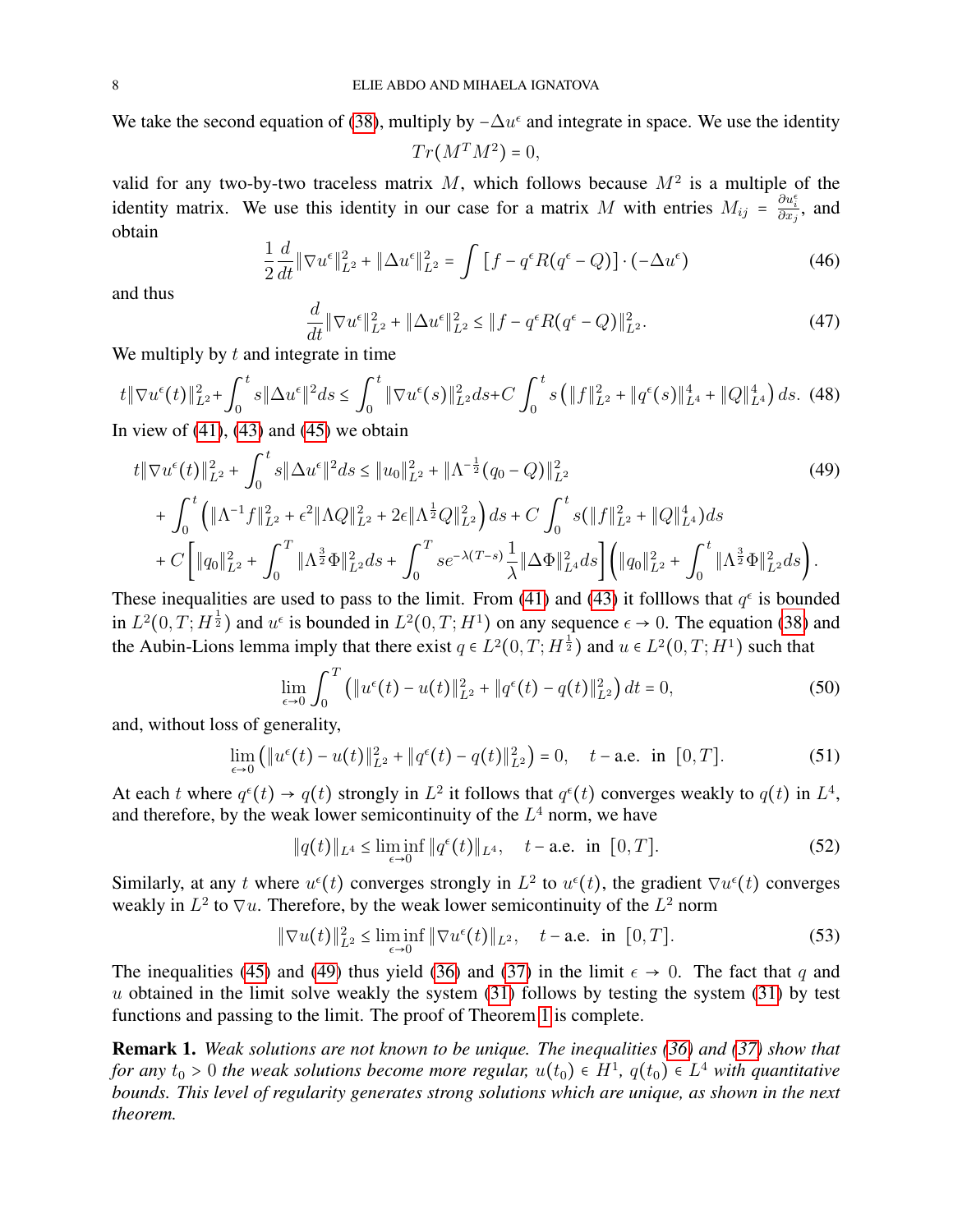<span id="page-8-0"></span>**Theorem 2. Strong solutions.** Let  $u_0 \in H^1$  be divergence-free, let  $q_0 \in L^4$  have mean zero, and *let* T *be arbitrary. There exists a unique solution*  $(u, q)$  *of the system [\(31\)](#page-5-2)* with initial data  $(u_0, q_0)$ *such that*  $u \in L^{\infty}(0,T;H^1) \cap L^2(0,T;H^2)$  *is divergence-free and*  $q \in L^{\infty}(0,T;L^4) \cap L^2(0,T;H^{\frac{1}{2}})$ *. Moreover,*

<span id="page-8-6"></span>
$$
||q(t)||_{L^{4}} \leq ||q(0)||_{L^{4}}e^{-\lambda t} + \frac{1}{\lambda}||\Delta\Phi||_{L^{4}},
$$
\n(54)

<span id="page-8-7"></span>
$$
\|\nabla u(t)\|_{L^2}^2 \le \|\nabla u_0\|_{L^2}^2 e^{-t} + C_\gamma \|q_0\|_{L^4}^4 e^{-\gamma t} + C_\lambda \left(\|f\|_{L^2}^2 + \|Q\|_{L^4}^4 + \|\Delta \Phi\|_{L^4}^4\right),\tag{55}
$$

*with*  $0 < \gamma < \min\{1, 4\lambda\}$ *, and* 

<span id="page-8-5"></span>
$$
\int_0^T \|\Delta u\|_{L^2}^2 \le \|\nabla u_0\|_{L^2}^2 + C_\gamma \|q_0\|_{L^4}^4 + C_\lambda T \left( \|f\|_{L^2}^2 + \|Q\|_{L^4}^4 + \|\Delta \Phi\|_{L^4}^4 \right). \tag{56}
$$

*hold.*

**Proof.** We provide a priori bounds directly on the equations of [\(31\)](#page-5-2). Their justification can be done using a viscous approximation of the  $q$  equation. The differential inequality

$$
\partial_t \|q(t)\|_{L^4} + \lambda \|q(t)\|_{L^4} \le \|\Delta \Phi\|_{L^4}
$$
\n(57)

is obtained as [\(40\)](#page-6-0) above, and yields

<span id="page-8-1"></span>
$$
||q(t)||_{L^{4}} \leq ||q(0)||_{L^{4}}e^{-\lambda t} + \frac{1}{\lambda}||\Delta\Phi||_{L^{4}}.
$$
\n(58)

The differential inequality

<span id="page-8-2"></span>
$$
\frac{d}{dt} \|\nabla u\|_{L^2}^2 + \|\Delta u\|_{L^2}^2 \le \|f - qR(q - Q)\|_{L^2}^2 \le C \left(\|f\|_{L^2}^2 + \|Q\|_{L^4}^4 + \|q\|_{L^4}^4\right) \tag{59}
$$

is obtained like the inequality [\(47\)](#page-7-1) above. Because the gradient has mean zero, we have a Poincaré inequality for the gradient

$$
\|\Delta u\|_{L^2}^2 \ge \|\nabla u\|_{L^2}^2\tag{60}
$$

and, using it, we obtain

$$
\|\nabla u(t)\|_{L^2}^2 \le \|\nabla u_0\|_{L^2}^2 e^{-t} + C_\gamma \|q_0\|_{L^4}^4 e^{-\gamma t} + C_\lambda \left(\|f\|_{L^2}^2 + \|Q\|_{L^4}^4 + \|\Delta \Phi\|_{L^4}^4\right),\tag{61}
$$

with  $0 < \gamma < \min\{1, 4\lambda\}$ . This follows from [\(58\)](#page-8-1) because

$$
\int_0^t e^{-(t-s)} \left( e^{-4\lambda s} \|q_0\|_{L^4}^4 + \lambda^{-4} \|\Delta \Phi\|_{L^4}^4 \right) ds \le \|q_0\|_{L^4}^4 e^{-t} \int_0^t e^{(1-4\lambda)s} ds + \lambda^{-4} \|\Delta \Phi\|_{L^4}^4.
$$

Returning to [\(59\)](#page-8-2) we deduce

<span id="page-8-8"></span>
$$
\int_0^T \|\Delta u\|_{L^2}^2 dt \le \|\nabla u_0\|_{L^2}^2 + C_\gamma \|q_0\|_{L^4}^4 + CT \left( \|f\|_{L^2}^2 + \|Q\|_{L^4}^4 + \|\Delta \Phi\|_{L^4}^4 \right). \tag{62}
$$

For the proof of uniqueness we take two solutions  $(u_1, q_1)$  and  $(u_2, q_2)$  of [\(31\)](#page-5-2) and we write  $q =$  $q_2 - q_1$ ,  $u = u_2 - u_1$ . The differences obey the equations

<span id="page-8-3"></span>
$$
\partial_t q + \Lambda q + u_1 \cdot \nabla q + u \cdot \nabla q + u \cdot \nabla q_1 = 0,\tag{63}
$$

and

<span id="page-8-4"></span>
$$
\partial_t u + u_2 \cdot \nabla u + u \cdot \nabla u_1 + \nabla p - \Delta u + q_1 R q + q R q + q R q_1 - q R Q = 0. \tag{64}
$$

We multiply [\(63\)](#page-8-3) by  $\Lambda^{-1}q$ , [\(64\)](#page-8-4) by u and integrate. The cubic terms cancel

$$
\int (u \cdot \nabla q) \Lambda^{-1} q + \int q R q \cdot u = 0
$$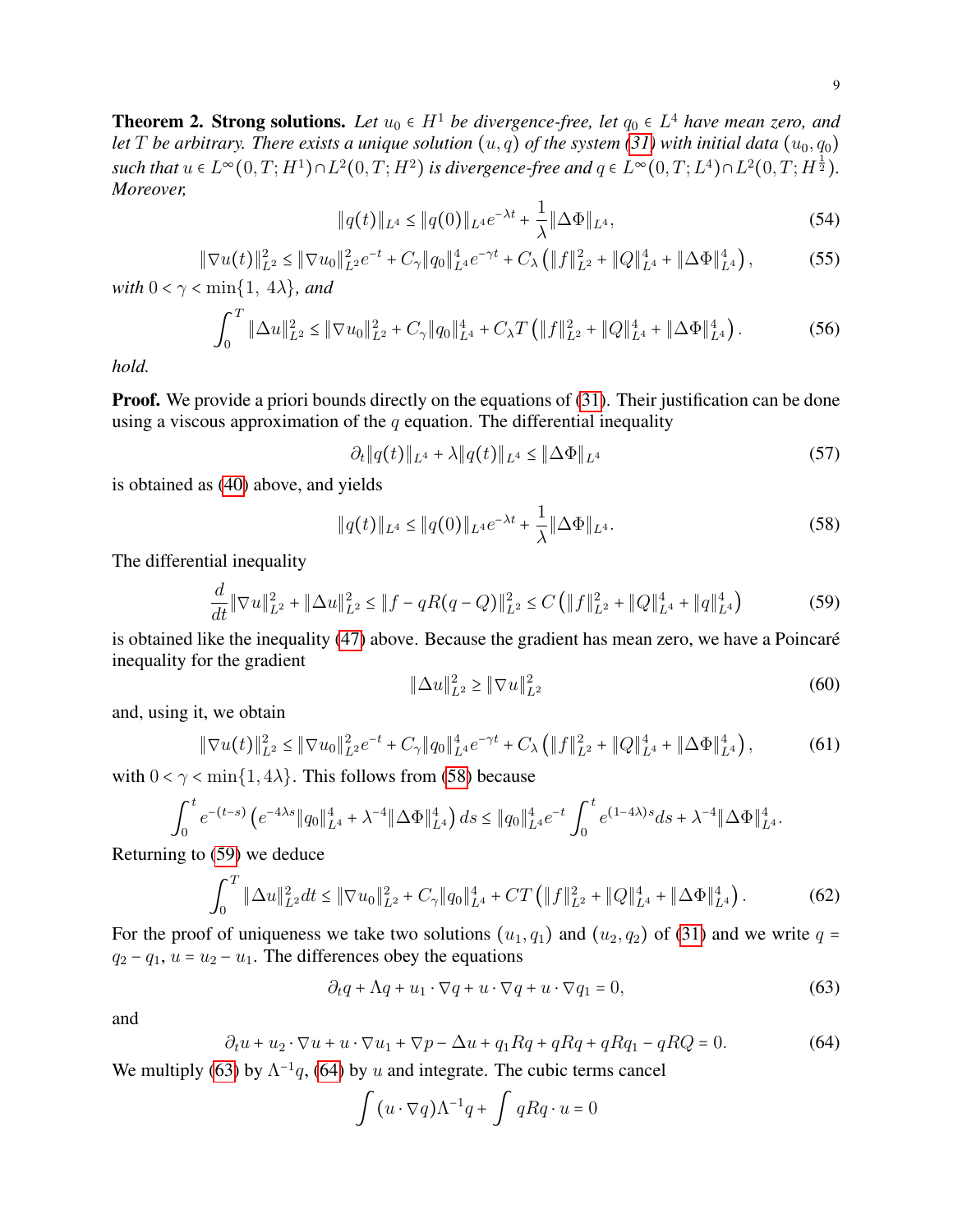and the  $q_1$  terms cancel as well

<span id="page-9-0"></span>
$$
\int (u \cdot \nabla q_1) \Lambda^{-1} q + \int q_1 R q \cdot u = 0,
$$

and we are left with

$$
\frac{1}{2}\frac{d}{dt}\left(\|\Lambda^{-\frac{1}{2}}q\|_{L^2}^2 + \|u\|_{L^2}^2\right) + \|\nabla u\|_{L^2}^2 + \|q\|_{L^2}^2\tag{65}
$$

$$
= \int qu_1 \cdot Rq - \int u \cdot \nabla u_1 \cdot u + \int q(R(Q - q_1) \cdot u).
$$
 (66)

We estimate

<span id="page-9-1"></span>
$$
\left| \int u \cdot \nabla u_1 \cdot u \right| \le C \|u\|_{L^2} \|\nabla u\|_{L^2} \|\nabla u_1\|_{L^2}
$$
\n(67)

and

<span id="page-9-2"></span>
$$
\left| \int q(R(Q - q_1) \cdot u \right| \le C \|q\|_{L^2} \|Q - q_1\|_{L^4} \|u\|_{L^2}^{\frac{1}{2}} \|\nabla u\|_{L^2}^{\frac{1}{2}} \tag{68}
$$

using  $L<sup>4</sup>$  bounds for u and the Ladyzhenskaya interpolation inequality. The first term in the right hand side of [\(66\)](#page-9-0) can be written adding and subtracting zero as

$$
\left| \int qu_1 \cdot Rq \right| = \left| \int \left( \left[ \Lambda^{-\frac{1}{2}}, u_1 \cdot \nabla \right] q \right) \Lambda^{-\frac{1}{2}} q \right| \tag{69}
$$

and using Proposition [3](#page-3-1) with  $s = -\frac{1}{2}$  $\frac{1}{2}$  and  $\alpha = \frac{1}{2}$  we obtain

<span id="page-9-3"></span>
$$
\left| \int qu_1 \cdot Rq \right| \le C[u_1]_{\frac{1}{2}} \|q\|_{L^2} \|\Lambda^{-\frac{1}{2}}q\|_{L^2}
$$
\n(70)

Using Young inequalities in [\(67\)](#page-9-1), [\(68\)](#page-9-2) and [\(70\)](#page-9-3) we obtain from [\(66\)](#page-9-0),

$$
\frac{d}{dt}\left[\|\Lambda^{-\frac{1}{2}}q\|_{L^{2}}^{2}+\|u\|_{L^{2}}^{2}\right] \leq C\left(\|\nabla u_{1}\|_{L^{2}}^{2}+\|Q-q_{1}\|_{L^{4}}^{4}\right)\|u\|_{L^{2}}^{2}+C[u_{1}]\frac{1}{2}\|\Lambda^{-\frac{1}{2}}q\|_{L^{2}}^{2}.\tag{71}
$$

Using the bound

<span id="page-9-4"></span>
$$
[u_1]_{\frac{1}{2}} \le C \|\Delta u_1\|_{L^2}
$$
\n(72)

for  $u_1$  we obtain uniqueness from the fact that

$$
\int_0^T (\|\Delta u_1\|_{L^2}^2 + \|q_1\|_{L^4}^4) dt < \infty
$$
\n(73)

This concludes the proof of Theorem [2.](#page-8-0)

Remark 2. *The proof of uniqueness shows that we have weak-strong uniqueness: Strong solutions are unique among the larger class of weak solutions.*

## Remark 3. *We have*

<span id="page-9-6"></span>
$$
\int_{t}^{t+T} \|\Delta u(s)\|_{L^{2}}^{2} ds \leq \|\nabla u_{0}\|_{L^{2}}^{2} e^{-t} + C_{\gamma} \|q_{0}\|_{L^{4}}^{4} e^{-\gamma t} + C(1+T) \left(\|f\|_{L^{2}}^{2} + \|Q\|_{L^{4}}^{4} + \|\Delta \Phi\|_{L^{4}}^{4}\right). (74)
$$

*This is obtained by applying [\(56\)](#page-8-5) on the interval*  $[t, t + T]$  *and using the bounds [\(54\)](#page-8-6) and [\(55\)](#page-8-7) for the terms involving the "initial" time* t*.*

Proposition 4. The H<sup>1</sup> *norm of the q component of strong solutions is locally uniformly bounded and their*  $H^1$  *norm is locally uniformly square integrable in time. Moreover, for any*  $2 \le p \le \infty$ *, p even,*

<span id="page-9-5"></span>
$$
||q(t)||_{L^p} \le ||q_0||_{L^p}e^{-\lambda t} + \frac{1}{\lambda}||\Delta \Phi||_{L^p}
$$
\n(75)

*holds for all* t*.*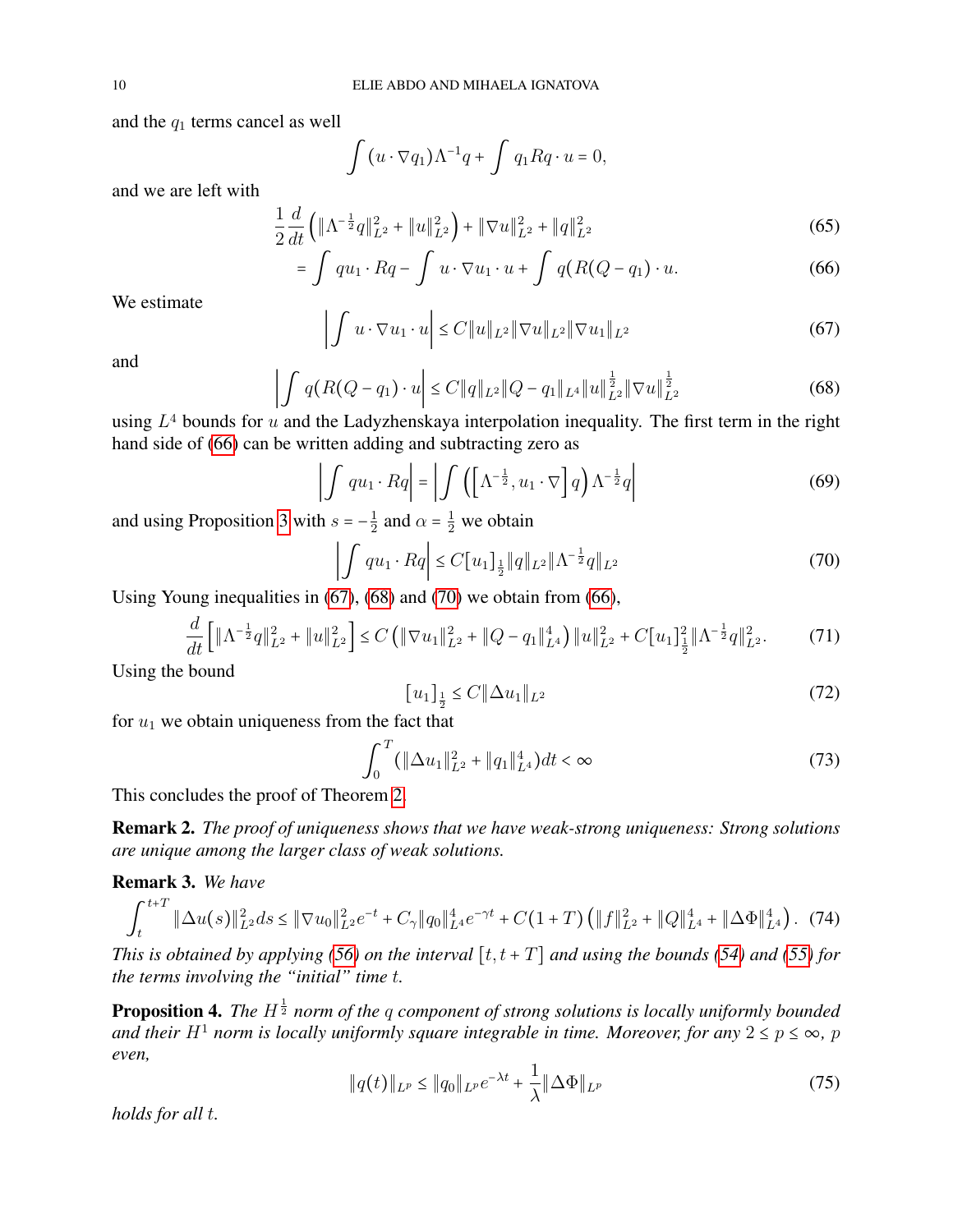**Proof.** The bound [\(32\)](#page-5-6) holds for strong solutions. In view of it, for  $t \geq t_0 > 0$  we consider the evolution of  $\|\Lambda^{\frac{1}{2}}q\|_{L^2}$ . We have

$$
\frac{1}{2}\frac{d}{dt}\|\Lambda^{\frac{1}{2}}q\|_{L^2}^2 + \|\Lambda q\|_{L^2}^2 = \int \Lambda Q \Lambda q - \int \left(\left[\Lambda^{\frac{1}{2}}, u \cdot \nabla\right] q\right) \Lambda^{\frac{1}{2}} q. \tag{76}
$$

We use Proposition [3](#page-3-1) with  $s = \frac{1}{2}$  $\frac{1}{2}$  and  $\alpha = \frac{1}{2}$  $\frac{1}{2}$  and [\(72\)](#page-9-4) for *u*, and deduce, after using a Young inequality that

$$
\frac{d}{dt} \|\Lambda^{\frac{1}{2}}q\|_{L^{2}}^{2} + \|\Lambda q\|_{L^{2}}^{2} \le \|\Lambda Q\|_{L^{2}}^{2} + C \|\Delta u\|_{L^{2}}^{2} \|\Lambda^{\frac{1}{2}}q\|_{L^{2}}^{2}.
$$
\n(77)

Therefore the bound [\(62\)](#page-8-8) implies

$$
\|\Lambda^{\frac{1}{2}}q\|_{L^{2}}^{2} \le C\Big[T\|\Lambda Q\|_{L^{2}}^{2} + \|\Lambda^{\frac{1}{2}}q(t_{0})\|_{L^{2}}^{2}\Big] \exp K \tag{78}
$$

with  $K$  given by

$$
K = \|\nabla u_0\|_{L^2}^2 + C_{\lambda} \|q_0\|_{L^4}^4 + CT \left( \|f\|_{L^2}^2 + \|Q\|_{L^4}^4 + \|\Delta \Phi\|_{L^4}^4 \right) \tag{79}
$$

and consequently

<span id="page-10-0"></span>
$$
\int_{t_0}^t \|\Lambda q\|_{L^2}^2 \le T \|\Lambda Q\|_{L^2}^2 + C \left[ T \|\Lambda Q\|_{L^2}^2 + \|\Lambda^{\frac{1}{2}} q(t_0)\|_{L^2}^2 \right] K \exp K + \|\Lambda^{\frac{1}{2}} q(t_0)\|_{L^2}^2 \tag{80}
$$

hold for  $0 < t_0 \le t \le T$ .

The  $L^p$  bound [\(75\)](#page-9-5) follows from the uniform Poincaré inequality [\(21\)](#page-3-2) and the fact that u is divergence-free.

**Remark 4.** The quantitative bound [\(80\)](#page-10-0) shows that there exists  $t_1 \in [t_0, t_0+T]$  such that  $q(t_1) \in H^1$ , *with a quantitative bound on its*  $H^1$  *norm.* 

<span id="page-10-4"></span>**Proposition 5.** Let  $u_0 \in H^1$  be divergence-free and  $q_0 \in H^1$  have mean zero. Then  $\|\nabla q(t)\|_{L^2}$  can *be bounded as*

<span id="page-10-1"></span>
$$
\|\nabla q(t)\|_{L^2} \le C \left[1 + \|\nabla q_0\|_{L^2} + \|q_0\|_{L^4} + \|\nabla u_0\|_{L^2}\right]^8 e^{-c_1 t} + R_1(\Phi, f) \tag{81}
$$

*where*  $c_1 > 0$  *is an explicit positive number and*  $R_1(\Phi, f)$  *is an explicit function of norms of*  $\Phi$  *and* f*. Moreover*

<span id="page-10-2"></span>
$$
\int_{t}^{t+T} \|\Lambda^{\frac{3}{2}}q(s)\|_{L^{2}}^{2}ds \le C\left[1+\|\nabla q_{0}\|_{L^{2}}+\|q_{0}\|_{L^{4}}+\|\nabla u_{0}\|_{L^{2}}\right]^{16}e^{-c_{2}t}+R_{2}(\Phi,f) \tag{82}
$$

*with*  $c_2 > 0$  *and*  $R_2(\Phi, f)$  *an explicit function of the norms of*  $\Phi$  *and* f. Moreover, if  $u_0 \in H^2$  *we have*

<span id="page-10-3"></span>
$$
\|\Delta u(t)\|_{L^2} \le C \left[1 + \|\nabla q_0\|_{L^2} + \|q_0\|_{L^4} + \|\Delta u_0\|_{L^2}\right]^{16} e^{-c_3 t} + R_3(\Phi, f) \tag{83}
$$

*with*  $c_3 > 0$  *and*  $R_3(\Phi, f)$  *and explicit function of the norms of*  $\Phi$  *and*  $f$ .

**Proof.** We take the first equation of [\(31\)](#page-5-2) obeyed by q, multiply by  $-\Delta q$  and integrate. We obtain

$$
\frac{1}{2}\frac{d}{dt}\|\nabla q(t)\|_{L^2}^2 + \int (\Lambda \nabla q) \nabla q = \int \Lambda Q(-\Delta q) - \int (\nabla u \nabla q) \nabla q \tag{84}
$$

We bound

$$
\left| \int \Lambda Q(-\Delta q) \right| \leq \|\Delta Q\|_{L^2} \|\Lambda^{\frac{3}{2}} q\|_{L^2}
$$
\n(85)

and we bound

$$
\left| \int \left( \nabla u \nabla q \right) \nabla q \right| \leq \| \nabla u \|_{L^4} \| \nabla q \|_{L^{\frac{8}{3}}}^2. \tag{86}
$$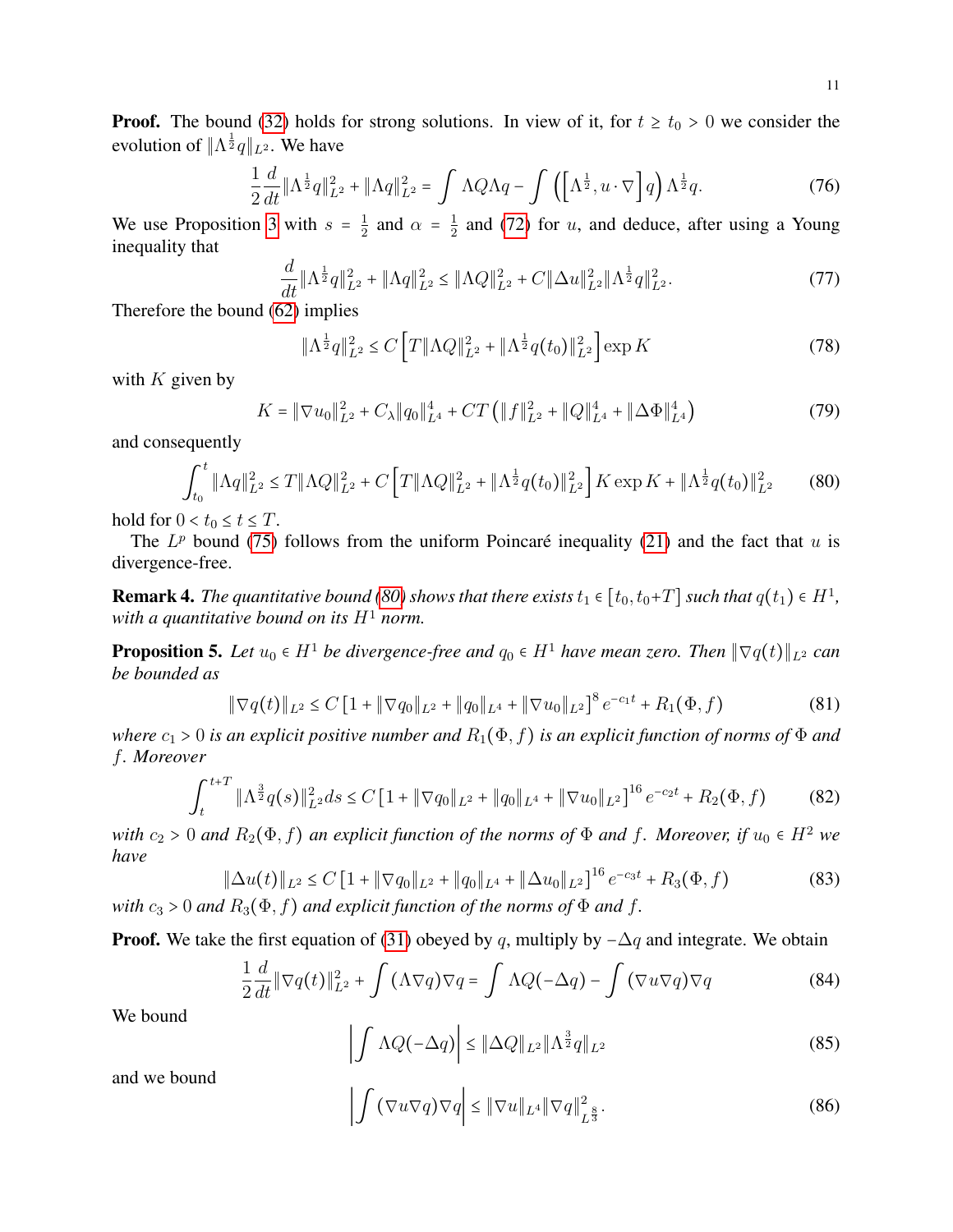Using [\(22\)](#page-3-3) and a Young inequality we deduce

<span id="page-11-1"></span>
$$
\frac{d}{dt} \|\nabla q\|_{L^2}^2 + c \|\Lambda^{\frac{3}{2}} q\|_{L^2}^2 \le C \|\Delta Q\|_{L^2}^2 + C \|q\|_{L^4}^2 \|\nabla u\|_{L^4}^4. \tag{87}
$$

In view of the Ladyzhenskaya inequality

$$
\|\nabla u\|_{L^{4}}^{4} \le C \|\nabla u\|_{L^{2}}^{2} \|\Delta u\|_{L^{2}}^{2},\tag{88}
$$

and the inequalities [\(55\)](#page-8-7), [\(74\)](#page-9-6), [\(75\)](#page-9-5) it follows that the function

$$
F(t) = ||q(t)||_{L^4}^2 ||\nabla u(t)||_{L^4}^4
$$

obeys the assumptions of the uniform Gronwall lemma, Lemma [1.](#page-4-0) The result [\(81\)](#page-10-1) then follows using Lemma [1](#page-4-0) for  $y(t) = \|\nabla q\|_{L^2}^2$ . The inequality [\(82\)](#page-10-2) follows then by integrating in time [\(87\)](#page-11-1).

For the bound [\(83\)](#page-10-3) we apply  $-\Delta$  to the equation obeyed by u. We obtain

$$
\frac{1}{2}\frac{d}{dt}\|\Delta u\|_{L^2}^2 + \|\nabla\Delta u\|_{L^2}^2 = -\int \Delta(u\cdot\nabla u)\Delta u + \int \nabla\big(q(R(q-Q)-f)\nabla\Delta u. \tag{89}
$$

After a cancellation due to the divergence-free condition, we have

$$
\left| \int \Delta(u \cdot \nabla u) \Delta u \right| \le C \| \nabla u \|_{L^2} \| \Delta u \|_{L^2} \| \nabla \Delta u \|_{L^2}.
$$
\n(90)

Here we also used  $L^4$  norms of the second order derivatives of u and Ladyzhenskaya interpolation inequality. We have also

$$
\left| \int \nabla (q(R(q - Q) - f) \nabla \Delta u \right|
$$
  
\n
$$
\leq C \left( \|\nabla q\|_{L^4} \left( \|q\|_{L^4} + \|Q\|_{L^4} \right) + \|\nabla Q\|_{L^4} \|q\|_{L^4} + \|\nabla f\|_{L^2} \right) \|\nabla \Delta u\|_{L^2}.
$$
\n(91)

Using the embedding  $H^{\frac{1}{2}} \subset L^4$  for  $\nabla q$ , we obtain

$$
\frac{d}{dt} \|\Delta u\|_{L^{2}}^{2} + \|\nabla \Delta u\|_{L^{2}}^{2} \n\leq C \left[ \|\nabla u\|_{L^{2}}^{2} \|\Delta u\|_{L^{2}}^{2} + \left( \|\Lambda^{\frac{3}{2}}q\|_{L^{2}}^{2} + \|\nabla Q\|_{L^{4}}^{2} \right) \|q\|_{L^{4}}^{2} + \|\Lambda^{\frac{3}{2}}q\|_{L^{2}}^{2} \|Q\|_{L^{4}}^{2} + \|\nabla f\|_{L^{2}}^{2} \right].
$$
\n(92)

In view of  $(55)$ ,  $(74)$ ,  $(75)$ ,  $(82)$  we have that the function

$$
F(t) = \|\nabla u\|_{L^2}^2 \|\Delta u\|_{L^2}^2 + \|\Lambda^{\frac{3}{2}}q\|_{L^2}^2 \left( \|q\|_{L^4}^2 + \|Q\|_{L^4}^2 \right) + \|\nabla Q\|_{L^4}^2 \|q\|_{L^4}^2 + \|\nabla f\|_{L^2}^2
$$

obeys the assumptions of Lemma [1.](#page-4-0) The inequality [\(83\)](#page-10-3) then follows from this lemma applied to  $y(t) = \|\Delta u\|_{L^2}^2.$ 

# 4. THE MEAN ZERO FRAME

<span id="page-11-0"></span>The second equation in  $(31)$  does not maintain a bounded average velocity u. Decomposing

$$
u = v + u'(t) \tag{93}
$$

where  $v = v(t) \in \mathbb{R}^2$  is the average of  $u(t)$ , i.e.

$$
u = v + \sum_{j \in \mathbb{Z}^2 \setminus \{0\}} u_j e^{ij \cdot x} \tag{94}
$$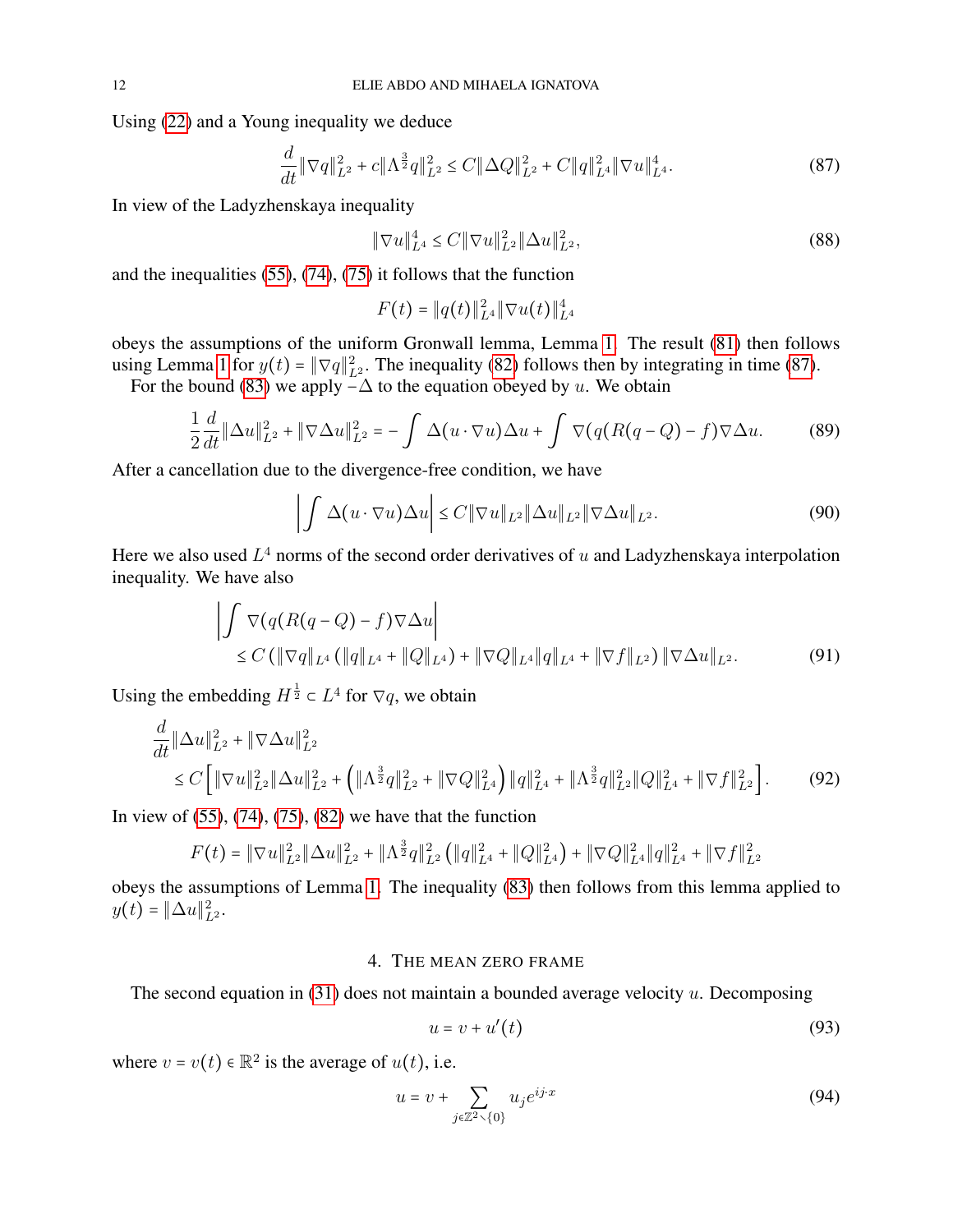we can rewrite the system [\(31\)](#page-5-2) as

<span id="page-12-0"></span>
$$
\begin{cases}\n\frac{d}{dt}v = -(2\pi)^{-2} \int q\nabla \Phi, \\
\partial_t q + (v + u') \cdot \nabla q + \Lambda q = \Delta \Phi \\
\partial_t u' + (v + u') \cdot \nabla u' - \Delta u' + \nabla p = -qRq - q\nabla \Phi + (2\pi)^{-2} \int (q\nabla \Phi) + f \\
\nabla \cdot u' = 0\n\end{cases}
$$
\n(95)

where we used the fact that R is antisymmetric and f has mean zero. Given a solution of [\(95\)](#page-12-0), we compute the displacement

<span id="page-12-2"></span>
$$
\ell(t) = \int_0^t v(s)ds\tag{96}
$$

and define the change of variables

$$
X(x,t) = x + \int_0^t v(s) = x + \ell(t)
$$
\n(97)

with inverse

$$
Y(y,t) = y - \ell(t) \tag{98}
$$

and note that

$$
\frac{d}{dt}F(x+\ell(t),t) = (\partial_t + v(t) \cdot \nabla)F \circ X(t).
$$
\n(99)

Introducing the variables

$$
\widetilde{u}(y,t) = u'(Y(y,t),t)
$$
\n(100)

and

$$
\widetilde{q}(y,t) = q(Y(y,t),t)
$$
\n(101)

i.e.

<span id="page-12-1"></span>
$$
u'(x,t) = \widetilde{u}(x+\ell(t),t) = \widetilde{u} \circ X, \quad q(x,t) = \widetilde{q}(x+\ell(t),t) = \widetilde{q} \circ X \tag{102}
$$

we obtain the equations

$$
\partial_t \widetilde{q} + \widetilde{u} \cdot \nabla \widetilde{q} + \Lambda \widetilde{q} = \Delta \widetilde{\Phi}
$$
\n(103)

and

$$
\partial_t \widetilde{u} + \widetilde{u} \cdot \nabla \widetilde{u} - \Delta \widetilde{u} + \nabla \widetilde{p} = -\widetilde{q} Rq - \widetilde{q} \nabla \widetilde{\Phi} + (2\pi)^{-2} \int \widetilde{q} \nabla \widetilde{\Phi} + \widetilde{f}
$$
(104)

together with the divergence-free condition  $\nabla \cdot \tilde{u} = 0$ . We used the translation invariance of the operators involved, and we used the notation

$$
\widetilde{F}(y,t) = F(Y(y,t),t)
$$
\n(105)

The new variables are still periodic in space with period  $2\pi$  in each direction. The average of  $\tilde{u}$  is zero.

We note also that we can recover the solution  $(u, q)$  from the solution  $(\tilde{u}, \tilde{q})$  with the same initial data by the change of variables [\(102\)](#page-12-1) and [\(96\)](#page-12-2) where  $v(t)$  is computed as

<span id="page-12-4"></span>
$$
\frac{d}{dt}v(t) = -(2\pi)^{-2} \int \widetilde{q} \nabla \widetilde{\Phi}.
$$
\n(106)

The two systems are equivalent, solution by solution. Dropping tildes we consider the system

<span id="page-12-3"></span>
$$
\begin{cases} \partial_t q + u \cdot \nabla q + \Lambda q = \Delta \Phi \\ \partial_t u + u \cdot \nabla u - \Delta u + \nabla p = -q R q - q \nabla \Phi + (2\pi)^{-2} \int (q \nabla \Phi) + f \\ \nabla \cdot u = 0 \end{cases}
$$
 (107)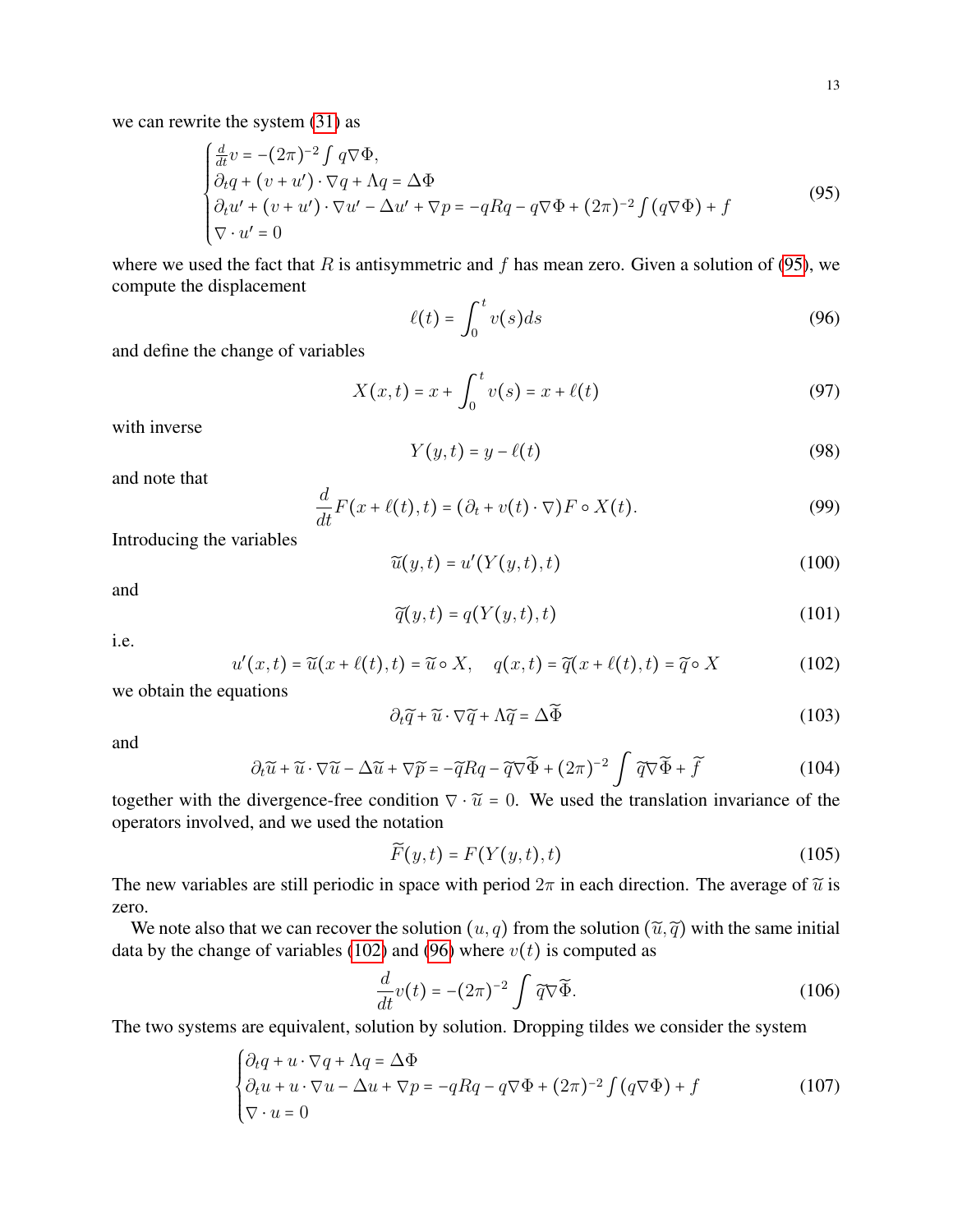in which both  $u$  and  $q$  have mean zero. This is the system for which we can show that solutions have a finite dimensional attractor.

#### 5. LONG TIME DYNAMICS

<span id="page-13-0"></span>We are concerned with the long time behavior of solutions of  $(31)$  in the mean zero frame [\(107\)](#page-12-3). Summarizing the results of Section [3](#page-5-1) we know that solutions  $(u(x, t), q(x, t))$  of the system [\(107\)](#page-12-3) with initial data in  $L<sup>2</sup>$  exist globally, and they become strong at positive times. Strong solutions are unique, and have additional properties. We consider the subset  $V \subset H$  where H is defined in [\(12\)](#page-2-1)

$$
\mathcal{V} = H^1 \cap H \oplus L^4 \tag{108}
$$

and study the evolution of solutions  $(u(t), q(t))$  of [\(107\)](#page-12-3) with initial data  $w_0 = (u_0, q_0) \in \mathcal{V}$ . The solution map

$$
S(t)(u_0, q_0) = (u(t), q(t))
$$
\n(109)

is a semigroup

$$
S(t): \mathcal{V} \mapsto \mathcal{H},\tag{110}
$$

$$
S(t+s)w_0 = S(t)(S(s)w_0)
$$
\n(111)

for  $t, s \ge 0$ . The abstract formulation of the system [\(107\)](#page-12-3) is

<span id="page-13-1"></span>
$$
\begin{cases}\n\partial_t u + Au + B(u, u) + \mathbb{P}(qR(q - Q)) = f, \\
\partial_t q + \Lambda q + u \cdot \nabla q = \Lambda Q\n\end{cases}
$$
\n(112)

where

$$
B(u, v) = \mathbb{P}(u \cdot \nabla v),\tag{113}
$$

and  $Q = -\Lambda \Phi$ , as before. Note that, in view of

$$
u = \mathbb{P}u \tag{114}
$$

and the fact that  $-\Delta$  commutes with  $\mathbb P$  in the periodic case, we have

$$
Au = -\Delta u.\tag{115}
$$

Theorem [1](#page-5-0) implies that there exist weak solutions of [\(112\)](#page-13-1) with initial data in  $H$ . If the initial data are in  $V$  the solutions are strong, unique and have additional properties.

<span id="page-13-3"></span>**Proposition 6.** *There exists a constant*  $R_0$  *depending on*  $\Phi$  *and*  $f$ *, such that for any*  $w_0 = (u_0, q_0) \in$ *V*, there exists  $t_0$  depending only on  $||u_0||_{H^1}$  and  $||q_0||_{L^4}$  such that the strong solution  $(u(t), q(t)) =$  $S(t)$ *w*<sup>0</sup> *of* [\(107\)](#page-12-3) *with initial data w*<sup>0</sup> = (*u*<sup>0</sup>, *q*<sup>0</sup>) *satisfies* 

<span id="page-13-2"></span>
$$
||u(t)||_{H^1} + ||q(t)||_{L^4} \le R_0 \tag{116}
$$

*for all*  $t \geq t_0$ 

**Proof.** Because  $u$  has mean zero we have the Poincaré inequality

$$
||u(t)||_{L^2}^2 \le ||\nabla u(t)||_{L^2}^2. \tag{117}
$$

The result [\(116\)](#page-13-2) follows from [\(55\)](#page-8-7) and [\(75\)](#page-9-5) because of the translation invariance of norms

$$
\|\nabla u\|_{L^2} = \|\nabla (u \circ X)\|_{L^2}, \quad \|q\|_{L^p} = \|q \circ X\|_{L^p}.
$$
 (118)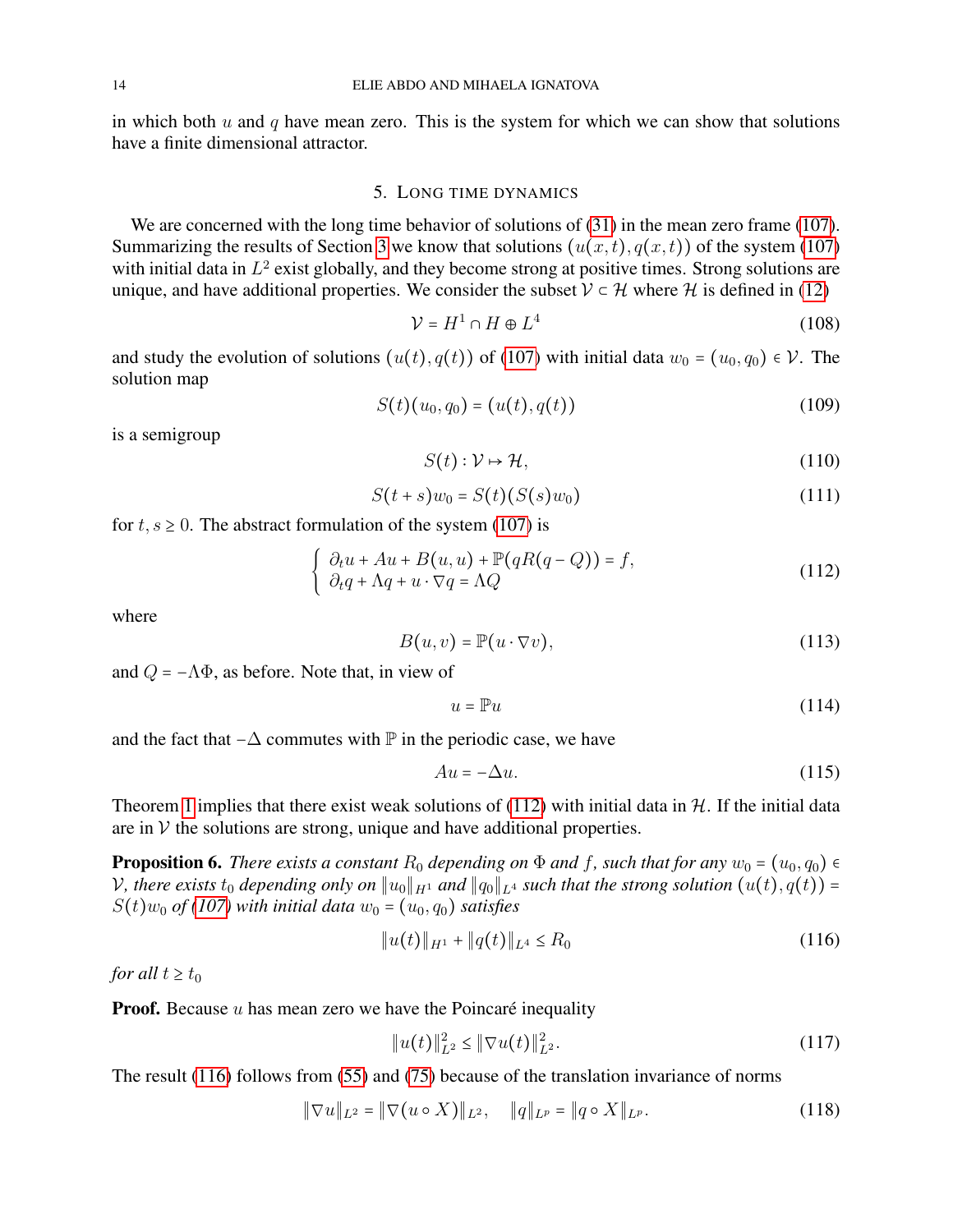<span id="page-14-3"></span>**Proposition 7.** *There exists*  $R_1$  *depending only on*  $\Phi$  *and*  $f$ *, and*  $t_1 > 0$  *depending only on*  $R_0$  *and*  $R_1$  *such that for any*  $w_0 = (u_0, q_0) \in \mathcal{V}$  *satsfying* 

$$
||u_0||_{H^1} + ||q_0||_{L^4} \le R_0 \tag{119}
$$

*we have*

$$
\|\Lambda^{\frac{1}{2}}q(t_1)\|_{L^2} \le R_1\tag{120}
$$

*and*

<span id="page-14-1"></span>
$$
\frac{1}{T} \int_{t_1}^{t_1+T} \left( \|\Delta u\|_{L^2}^2 + \|\Lambda q\|_{L^2}^2 \right) dt \le R_1^2 \tag{121}
$$

*for any*  $T > 0$ *. There exists*  $t_2 > t_1$ *, depending on*  $R_1$  *such that* 

<span id="page-14-2"></span>
$$
\|\Delta u(t_2)\|_{L^2}^2 + \|\Lambda q(t_2)\|_{L^2}^2 \le R_1 \tag{122}
$$

*holds.*

**Proof.** The bound on  $\|\Lambda^{\frac{1}{2}}q(t_1)\|_{L^2}$  follows from

$$
\int_0^t \|\Lambda^{\frac{1}{2}}q(s)\|_{L^2}^2 ds \le \|q_0\|_{L^2}^2 + t \|\Lambda^{\frac{3}{2}}\Phi\|_{L^2}^2 \tag{123}
$$

(see [\(41\)](#page-6-1)) and the Chebyshev inequality. The inequality [\(121\)](#page-14-1) follows from [\(56\)](#page-8-5) and [\(80\)](#page-10-0). The existence of  $t_2$  for which [\(122\)](#page-14-2) is true follows from [\(121\)](#page-14-1).

<span id="page-14-7"></span>**Theorem 3. Absorbing ball.** *There exists*  $R_2$  *depending only on*  $\Phi$  *an*  $f$  *such that, for any initial data*  $w_0 = (u_0, q_0) \in \mathcal{V}$ , there exists  $t_3 > 0$  depending only on the norms  $||u_0||_{H^1}$ ,  $||q_0||_{L^4}$  and on  $R_2$ *such that, for any*  $t \ge t_3$ 

$$
||u(t)||_{H^2} + ||q||_{H^1} \le R_2 \tag{124}
$$

*holds for*  $t \geq t_3$ *, i.e.* 

<span id="page-14-8"></span>
$$
S(t)w_0 \in K_{R_2} = \{ w \in \mathcal{V} \mid ||u||_{H^2} + ||q||_{H^1} \le R_2 \}.
$$
 (125)

*holds for*  $t \ge t_3$ *.* 

**Proof.** By Proposition [6](#page-13-3) and Proposition [7](#page-14-3) above there exists  $R_1$  depending on f and  $\Phi$  and  $t_2 > 0$ depending on the norms  $||u_0||_{H^1}$  and  $||q_0||_{L^4}$  such that  $||u(t_2)||_{H^2} + ||q(t_2)||_{H^1} \le R_1$ . Then the result follows from Proposition [5](#page-10-4)

#### 6. CONTINUITY PROPERTIES OF THE SOLUTION MAP

<span id="page-14-0"></span>In addition to the topology of  $H$  with norm

$$
||w||_{\mathcal{H}}^{2} = ||u||_{L^{2}}^{2} + ||q||_{L^{2}}^{2}
$$
 (126)

we consider the natural topology of  $V$  which is a Banach space on its own, with norm

$$
||w||_{\mathcal{V}}^2 = ||u||_{H^1}^2 + ||q||_{L^4}^2 \tag{127}
$$

<span id="page-14-6"></span>**Theorem 4. Continuity.** Let  $w_1^0 = (u_1^0, q_1^0) \in V$  and  $w_2^0 = (u_2^0, q_2^0) \in V$ . Let  $t > 0$ . There exist *constants*  $C(t)$ *,*  $C_1(t)$ *, and*  $C_2(t)$  *locally uniformly bounded above as functions of*  $t \ge 0$  *and* locally bounded as initial data  $w_1^0,w_2^0$  are varied in V, such that  $S(t)$  is Lipschitz continuous in H, *obeying*

<span id="page-14-4"></span>
$$
||S(t)w_1^0 - S(t)w_2^0||_{\mathcal{H}} \le C(t)||w_1^0 - w_2^0||_{\mathcal{H}},
$$
\n(128)

S(t) *is Lipschitz continuous in* V*, obeying*

<span id="page-14-5"></span>
$$
||S(t)w_1^0 - S(t)w_2^0||_V \le C_1(t)||w_1^0 - w_2^0||_V,
$$
\n(129)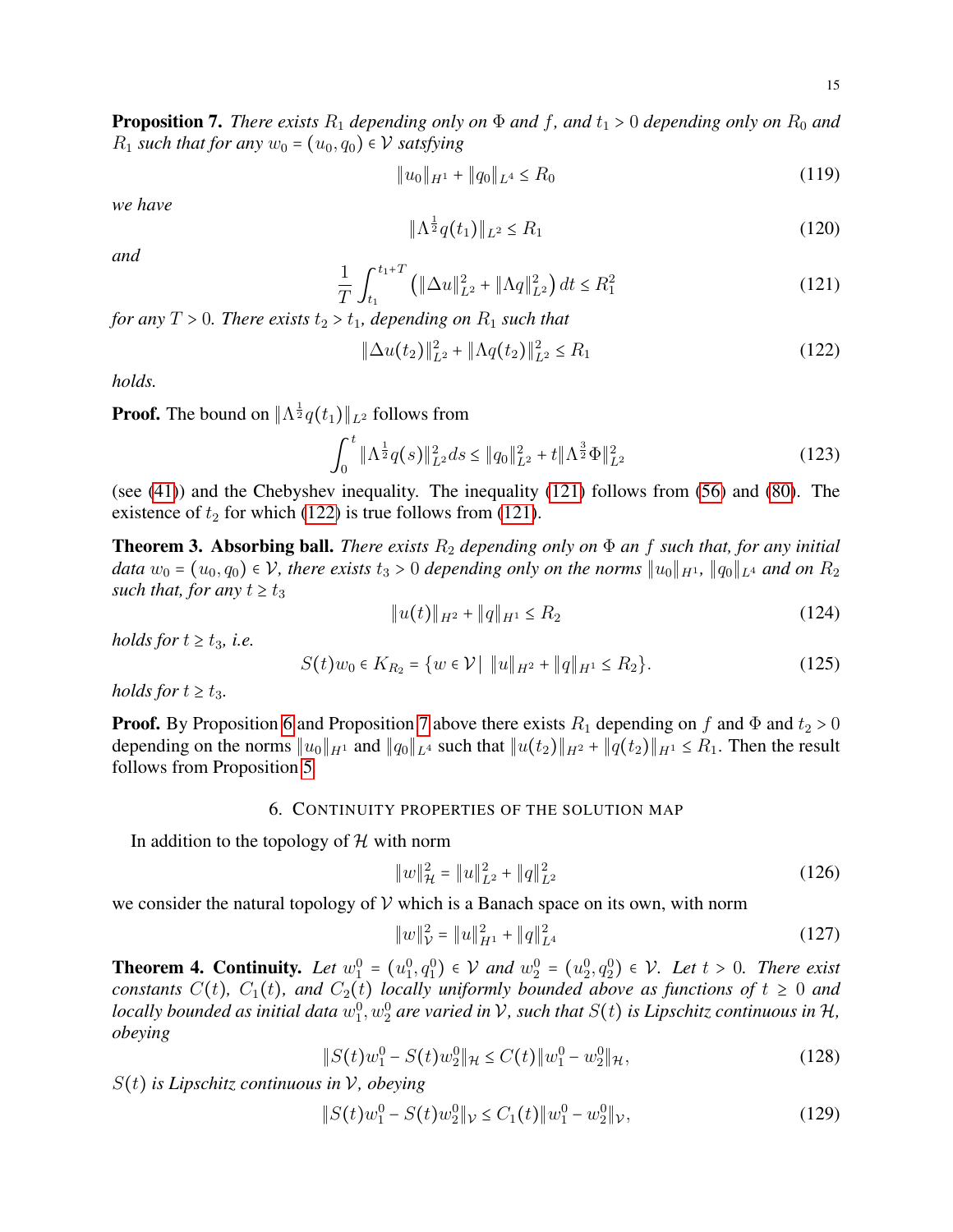*and*  $S(t)$  *is Lipschitz continuous for*  $t > 0$  *from*  $H$  *to*  $V$ *, obeying* 

<span id="page-15-5"></span>
$$
\sqrt{t} \| S(t) w_1^0 - S(t) w_2^0 \|_{\mathcal{V}} \le C_2(t) \| w_1^0 - w_2^0 \|_{\mathcal{H}}.
$$
\n(130)

**Proof.** We take the two solutions of [\(112\)](#page-13-1)  $w_1 = S(t)w_1^0 = (u_1(t), q_1(t))$  and  $w_2 = S(t)w_2^0 =$ 1 1001. We take the two solutions of (112)  $w_1^1 - S(t)w_1^0 = (u_1(t), q_1(t))$  and  $w_2^1 - S(t)w_2^0 -$ <br>  $(u_2(t), q_2(t))$  and denote  $w(t) = S(t)w_2^0 - S(t)w_1^0 = (u_2(t) - u_1(t), q_2(t) - q_1(t))$  and  $\overline{w} = (\overline{u}, \overline{q}) =$ <br>  $\frac{1}{2}(S(t)w_2^0 + S(t)w_1^0)$  $\frac{1}{2}(S(t)w_1^0 + S(t)w_2^0)$ . Then  $w(t)$  satisfies the system

<span id="page-15-6"></span>
$$
\begin{cases}\n\partial_t u + Au + B(u, \overline{u}) + B(\overline{u}, u) + \mathbb{P}(qR(\overline{q} - Q) + \overline{q}Rq) = 0, \\
\partial_t q + \Lambda q + \overline{u} \cdot \nabla q + u \cdot \nabla \overline{q} = 0.\n\end{cases}
$$
\n(131)

We obtain

<span id="page-15-1"></span>
$$
\frac{d}{dt} \|w(t)\|_{\mathcal{H}}^2 + \|\nabla u\|_{L^2}^2 + \|\Lambda^{\frac{1}{2}}q\|_{L^2}^2 \le C(\|\nabla \overline{u}\|_{L^2}^2 + \|\overline{q}\|_{L^4}^2 + \|Q\|_{L^4}^2 + \|\nabla \overline{q}\|_{L^2}^4) \|w(t)\|_{\mathcal{H}}^2 \tag{132}
$$

by using estimates

$$
\left| \int u \cdot \nabla \overline{q} q \right| \leq \| \nabla \overline{q} \|_{L^2} \| q \|_{L^4} \| u \|_{L^4}
$$

and interpolation. Thus [\(128\)](#page-14-4) holds with

$$
C(t) = \exp\left\{ C \int_0^t \left( \|\nabla \overline{u}\|_{L^2}^2 + \|\overline{q}\|_{L^4}^2 + \|Q\|_{L^4}^2 + \|\nabla \overline{q}\|_{L^2}^4 \right) ds \right\}
$$
(133)

which is a locally uniformly bounded function of time and initial data  $w_1^0, w_2^0 \in \mathcal{V}$ .

The evolution of the norm the  $H^1$  norm of u is obtained from the identity ([\[4\]](#page-24-5))

$$
(B(\overline{u},u) + B(u,\overline{u}),Au)_H = -(B(u,u),A\overline{u})_H
$$
\n(134)

which yields

<span id="page-15-0"></span>
$$
\frac{1}{2}\frac{d}{dt}\|A^{\frac{1}{2}}u\|_{H}^{2} + \|Au\|_{H}^{2} = (B(u,u), A\overline{u})_{H} - (\mathbb{P}(qR(\overline{q}-Q) + \overline{q}Rq), Au)_{H}
$$
(135)

and results in

$$
\frac{d}{dt} \|A^{\frac{1}{2}}u\|_{H}^{2} + \|Au\|_{H}^{2} \le C \|A\overline{u}\|_{H}^{\frac{4}{3}} \|u\|_{H}^{\frac{2}{3}} \|A^{\frac{1}{2}}u\|_{H}^{\frac{4}{3}} + C \left[\|\overline{q}\|_{L^{4}}^{2} + \|Q\|_{L^{4}}^{2}\right] \|q\|_{L^{4}}^{2}.
$$
 (136)

The  $L^4$  norm of q evolves according to

<span id="page-15-3"></span>
$$
\frac{1}{4}\frac{d}{dt}\|q\|_{L^{4}}^{4} + \int q^{3}\Lambda q + \int q^{3}(u\nabla \overline{q}) = 0
$$
\n(137)

The inequality [21](#page-3-2) and the embedding  $H^{\frac{1}{2}} \subset L^4$  results in

<span id="page-15-4"></span>
$$
\int q^3 \Lambda q \ge c \|q\|_{L^8}^4 \tag{138}
$$

and using the embedding  $H^1 \subset L^8$  we deduce

<span id="page-15-2"></span>
$$
\left| \int q^3(u\nabla \overline{q}) \right| \leq \|q\|_{L^8}^3 \|u\|_{L^8} \|\nabla \overline{q}\|_{L^2} \leq C \|q\|_{L^8}^3 \|A^{\frac{1}{2}}u\|_H \|\nabla \overline{q}\|_{L^2},\tag{139}
$$

and therefore,

$$
\frac{d}{dt} \|q\|_{L^4}^4 \le C \|A^{\frac{1}{2}}u\|_H^4 \|\nabla \overline{q}\|_{L^2}^4.
$$
\n(140)

Putting these together we obtain

$$
\frac{d}{dt}\left[\|A^{\frac{1}{2}}u\|_{H}^{4} + \|q\|_{L^{4}}^{4}\right] \leq C\left(\|A\overline{u}\|_{H}^{\frac{4}{3}} + \|\overline{q}\|_{L^{4}}^{2} + \|Q\|_{L^{4}}^{2} + \|\nabla\overline{q}\|_{L^{2}}^{4}\right)\left[\|A^{\frac{1}{2}}u\|_{L^{2}}^{4} + \|q\|_{L^{4}}^{4}\right] \tag{141}
$$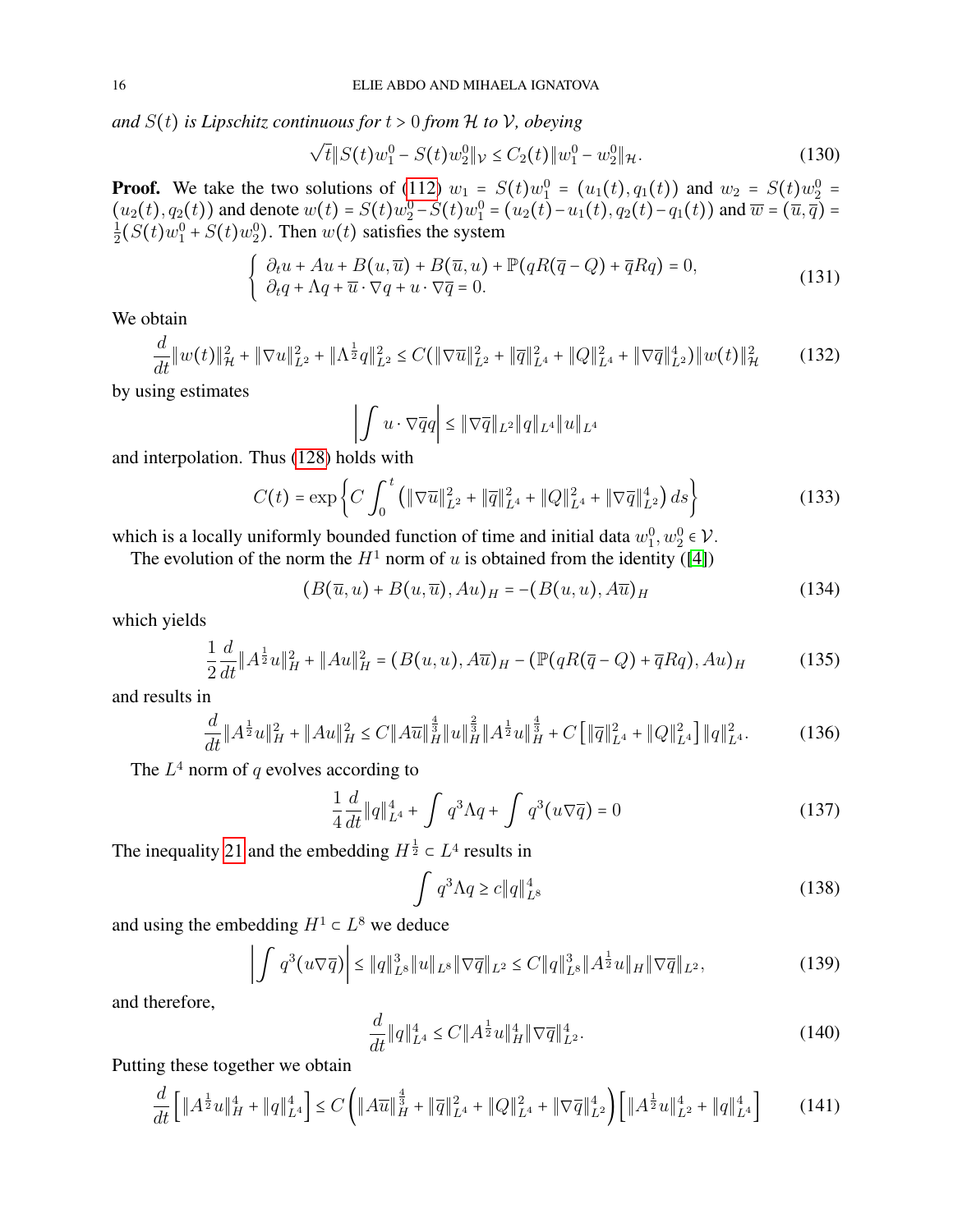Thus [\(129\)](#page-14-5) holds with

$$
C_1(t) = \exp\left\{C \int_0^t \left( \|A\overline{u}\|_H^{\frac{4}{3}} + \|\overline{q}\|_{L^4}^2 + \|Q\|_{L^4}^2 + \|\nabla \overline{q}\|_{L^2}^4 \right) ds \right\}
$$
(142)

which is a locally uniformly bounded function of  $t > 0$  and initial data  $w_1^0, w_2^0$  in  $\mathcal{V}$ .

For the Lipschitz continuity from  $H$  to  $V$ , we estimate slightly differently in [\(135\)](#page-15-0),

$$
\frac{d}{dt} \|A^{\frac{1}{2}}u\|_{H}^{2} + \|Au\|_{H}^{2} \le C \|A\overline{u}\|_{H}^{\frac{4}{3}} \|u\|_{H}^{\frac{2}{3}} \|A^{\frac{1}{2}}u\|_{H}^{\frac{4}{3}} + C \left[\|\overline{q}\|_{L^{\infty}}^{2} + \|R\overline{q}\|_{L^{\infty}}^{2} + \|RQ\|_{L^{\infty}}^{2}\right] \|q\|_{L^{2}}^{2}.
$$
 (143)

Using the inequality  $||Au||_H ||u||_H \ge ||A^{\frac{1}{2}}||_H^2$  and a Young inequality, we obtain

<span id="page-16-1"></span>
$$
\frac{d}{dt} \|A^{\frac{1}{2}}u\|_{H}^{2} + \frac{1}{2} \|Au\|_{H}^{2} \le C \|A\overline{u}\|_{H}^{2} \|u\|_{H}^{2} + C \Big[\|\overline{q}\|_{L^{\infty}}^{2} + \|R\overline{q}\|_{L^{\infty}}^{2} + \|RQ\|_{L^{\infty}}^{2}\Big] \|q\|_{L^{2}}^{2}.
$$
 (144)

Integrating in time in [\(132\)](#page-15-1) and using [\(128\)](#page-14-4) we have

<span id="page-16-2"></span>
$$
\int_0^t \left( \|A^{\frac{1}{2}}u(s)\|_{H}^2 + \|\Lambda^{\frac{1}{2}}q(s)\|_{L^2}^2 \right) ds \le \widetilde{C}(t) \|w_0\|_{\mathcal{H}}^2 \tag{145}
$$

with

$$
\widetilde{C} = 1 + C \int_0^t C(s) (\|\nabla \overline{u}\|_{L^2}^2 + \|\overline{q}\|_{L^4}^2 + \|Q\|_{L^4}^2 + \|\nabla \overline{q}\|_{L^2}^4) ds
$$
\n(146)

Multiplying [\(144\)](#page-16-1) by t, using [\(145\)](#page-16-2) and [\(128\)](#page-14-4) we obtain

<span id="page-16-4"></span>
$$
t \|A^{\frac{1}{2}}u(t)\|_{H}^{2} \leq C_{3}(t) \|w_{0}\|_{\mathcal{H}}^{2}
$$
\n(147)

with  $C_3(t)$  an explicit function of time which is locally uniformly bounded for  $t \ge 0$ , and locally bounded as initial data  $w_1^0, w_2^0$  vary in V. Returning to [\(139\)](#page-15-2) but estimating differently, using the Hölder inequality with exponents  $2, 4, 4$  and then interpolation, we obatin

$$
\left| \int q^3(u\nabla \overline{q}) \right| \le C \|q\|_{L^8}^2 \|q\|_{L^4} \|u\|_H^{\frac{1}{2}} \|A^{\frac{1}{2}}u\|_H^{\frac{1}{2}} \|\nabla \overline{q}\|_{L^4}
$$
\n(148)

and therefore, from [\(137\)](#page-15-3) we obtain after a Young inequality and use of [\(138\)](#page-15-4),

<span id="page-16-3"></span>
$$
\frac{d}{dt} \|q\|_{L^4}^2 \le C \|u\|_H \|A^{\frac{1}{2}} u\|_H \|\nabla \overline{q}\|_{L^4}^2. \tag{149}
$$

Multiplying [\(149\)](#page-16-3) by t, integrating in time, and using [\(145\)](#page-16-2), the embedding  $H^{\frac{1}{2}} \subset L^4$  and [\(147\)](#page-16-4) we obtain

<span id="page-16-5"></span>
$$
t \|q(t)\|_{L^4}^2 \le C_4(t) \|w_0\|_H^2 \tag{150}
$$

with  $C_4(t)$  an explicit function of time which locally uniformly bounded for  $t \ge 0$ , and locally bounded as initial data  $w_1^0, w_2^0$  vary in  $\mathcal V$ . From [\(147\)](#page-16-4) and [\(150\)](#page-16-5) we obtain [\(130\)](#page-15-5).

#### 7. BACKWARD UNIQUENESS

<span id="page-16-7"></span><span id="page-16-0"></span>**Theorem 5. Backward uniqueness.** Let  $w_1^0$ ,  $w_2^0$  be two initial data in V. For any  $T > 0$ , if  $S(T)w_1^0 = S(T)w_2^0$ , then  $w_1^0 = w_2^0$ .

**Proof.** We use the notation of the proof of Theorem [4.](#page-14-6) The difference  $w(t)$  obeys [\(131\)](#page-15-6). We can write this abstractly as

<span id="page-16-6"></span>
$$
\partial_t w + \mathcal{A}w + L(\overline{w})w = 0 \tag{151}
$$

where  $w = (u, q)$ ,  $\overline{w} = (\overline{u}, \overline{q})$ , and

$$
L(\overline{w})w = (L_1(\overline{w})w, L_2(\overline{w})w), \text{ with}
$$
  
\n
$$
L_1(\overline{w})w = B(u, \overline{u}) + B(\overline{u}, u) + \mathbb{P}(qR(\overline{q} - Q) + \overline{q}Rq), \text{ and}
$$
  
\n
$$
L_2(\overline{w})w = \overline{u} \cdot \nabla q + u \cdot \nabla \overline{q}
$$
\n(152)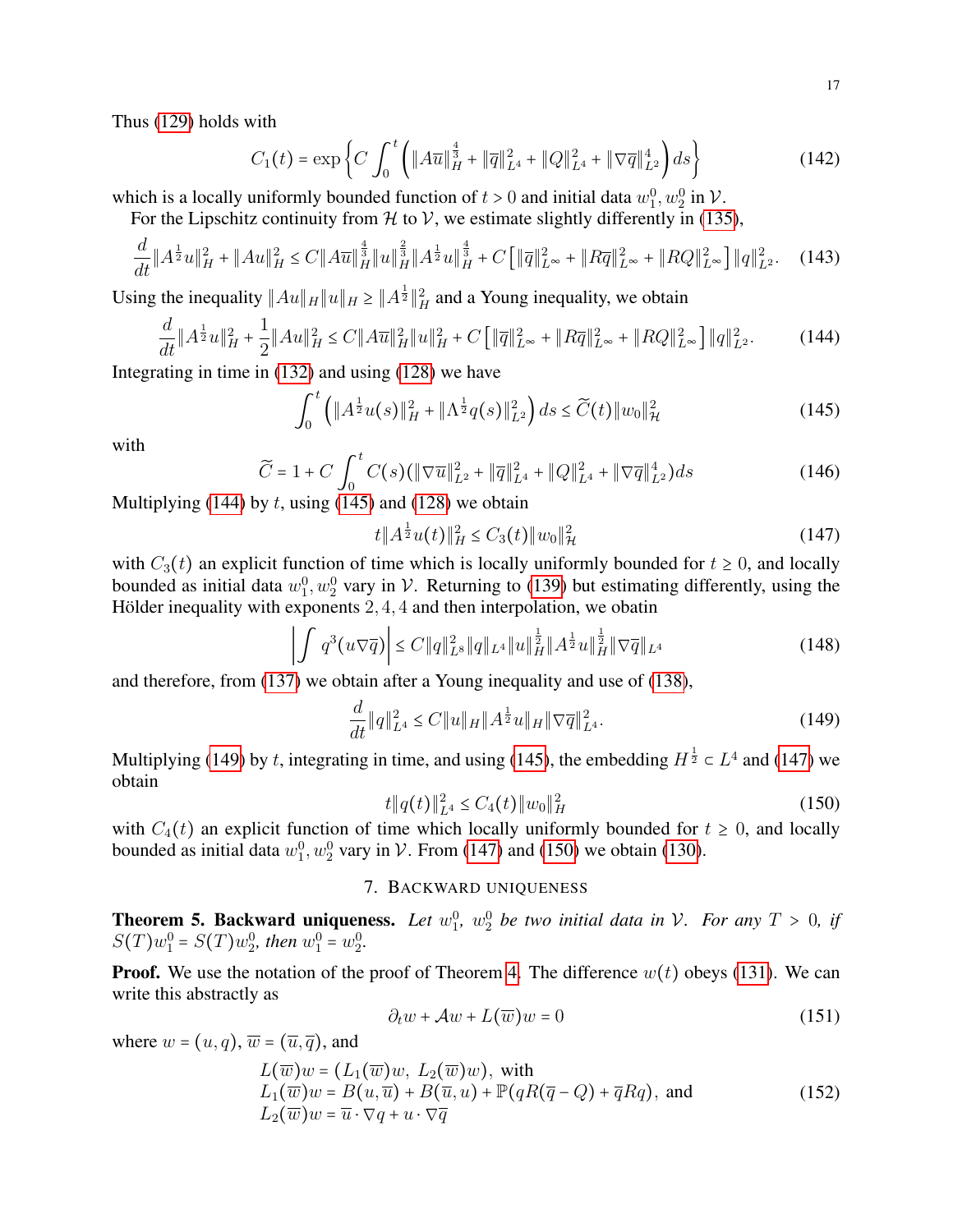Let us consider the evolution of the norm

$$
E_0 = ||u||_{L^2}^2 + ||q||_{H^{-\frac{1}{2}}}^2
$$
\n(153)

obtained by taking the scalar product in H of the equation [\(151\)](#page-16-6) with  $(u, \Lambda^{-1}q) = (\mathbb{I} \oplus \Lambda^{-1})w = Bw$ . The operator

$$
\mathcal{B} = \mathbb{I} \oplus \Lambda^{-1} \tag{154}
$$

is selfadjoint and commutes with  $A$ . We obtain

$$
\frac{1}{2}\frac{d}{dt}E_0 + E_1 + (L(\overline{w})w, \mathcal{B}w)_{\mathcal{H}} = 0
$$
\n(155)

where

$$
E_1 = ||A^{\frac{1}{2}}u||_H^2 + ||q||_{L^2}^2 = (w, \mathcal{AB}w)_{\mathcal{H}}.
$$
 (156)

Now we denote by

$$
\mu = \frac{E_1}{E_0} \tag{157}
$$

and observe that

$$
\frac{1}{2}\frac{d}{dt}\log\left(\frac{1}{E_0}\right) = \mu + (L(\overline{w})\phi, \mathcal{B}\phi)_H
$$
\n(158)

where

$$
\phi = E_0^{-\frac{1}{2}} w.
$$
\n(159)

Let us consider the function

$$
Y(t) = \log\left(\frac{1}{E_0}\right),\tag{160}
$$

and so we have

<span id="page-17-1"></span>
$$
\frac{1}{2}\frac{d}{dt}Y(t) = \mu + (L(\overline{w})\phi, \mathcal{B}\phi)_{\mathcal{H}}.
$$
\n(161)

The aim is to show that  $Y(t)$  cannot reach the value + $\infty$  in finite time. To this end we take the derivative of  $\mu$  and note

$$
\frac{d}{dt}\mu = E_0^{-1}\frac{d}{dt}E_1 - \mu\frac{d}{dt}\log E_0 = E_0^{-1}\frac{d}{dt}E_1 + \mu\frac{d}{dt}Y.
$$
\n(162)

We have

$$
\frac{1}{2}\frac{d}{dt}E_1 + (w, \mathcal{A}^2 \mathcal{B}w)_{\mathcal{H}} + (L(\overline{w})w, \mathcal{A}\mathcal{B}w)_{\mathcal{H}} = 0.
$$
 (163)

which implies that

$$
E_0^{-1}\frac{d}{dt}E_1 = -2(\phi, \mathcal{A}^2\mathcal{B}\phi)_{\mathcal{H}} - 2(L(\overline{w})\phi, \mathcal{A}\mathcal{B}\phi)_{\mathcal{H}}
$$
(164)

and therefore

<span id="page-17-0"></span>
$$
\frac{1}{2}\frac{d}{dt}\mu = -(\phi, \mathcal{A}^2\mathcal{B}\phi)_{\mathcal{H}} - (L(\overline{w})\phi, \mathcal{A}\mathcal{B}\phi)_{\mathcal{H}} + \mu(\mu + (L(\overline{w})\phi, \mathcal{B}\phi)_{H}).
$$
\n(165)

Let us note that

$$
\mu = (\mathcal{A}\phi, \mathcal{B}\phi)_{\mathcal{H}} \tag{166}
$$

and if we introduce the scalar product in  $H$  defined by

$$
(a,b)_{\mathcal{B}} = (a,\mathcal{B}b)_{\mathcal{H}} \tag{167}
$$

then we see that

$$
\|\phi\|_{\mathcal{B}}^2 = 1\tag{168}
$$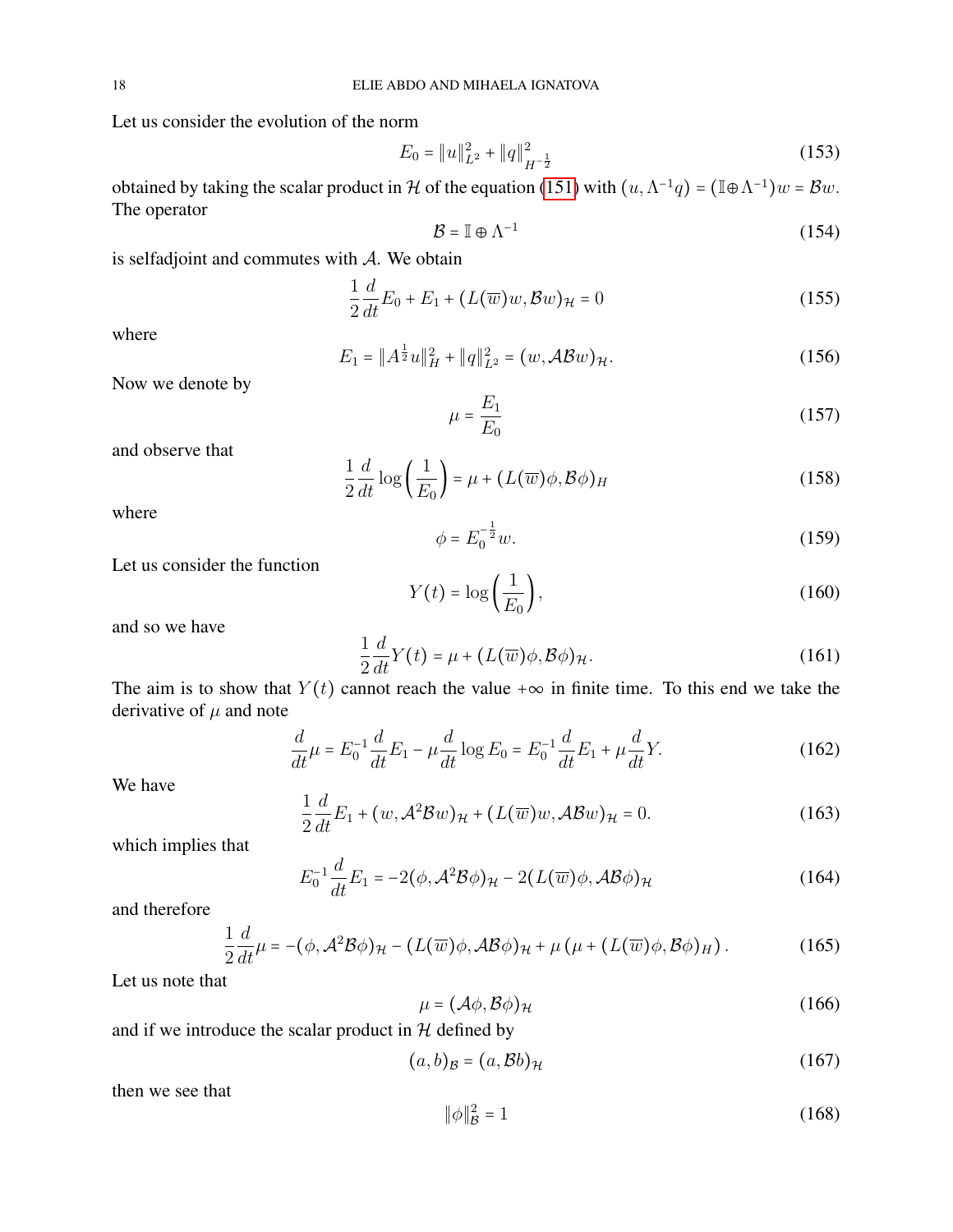and

$$
(\mathcal{A}^2 \phi, \phi)_{\mathcal{B}} - \mu^2 = \|(\mathcal{A} - \mu)\phi\|_{\mathcal{B}}^2 \tag{169}
$$

hold. The equation [\(165\)](#page-17-0) becomes

$$
\frac{1}{2}\frac{d}{dt}\mu = -\|(\mathcal{A} - \mu)\phi\|_{\mathcal{B}}^2 - (L(\overline{w})\phi, (\mathcal{A} - \mu)\phi)_{\mathcal{B}}.
$$
\n(170)

Let us note also that [\(161\)](#page-17-1) can be written as

$$
\frac{1}{2}\frac{d}{dt}Y(t) = \mu + (L(\overline{w})\phi, \phi)_{\mathcal{B}}.
$$
\n(171)

This is a general structure, we could have used any postive selfadjoint operator  $\beta$  which commutes with A, and it did really not matter what  $L(\overline{w})$  or A were. Our choice is of course motivated by the properties of the latter, but some general features already can be taken advantage of.

We compute in our case

$$
(L(\overline{w})\phi,\phi)_{\mathcal{B}} = \frac{1}{E_0} \left[ (B(u,\overline{u}),u)_H + \int (qR(\overline{q}-Q) \cdot u - q\overline{u} \cdot Rq) dx \right]
$$
(172)

where we used the cancellation of the terms involving  $\overline{q}u \cdot Rq$  and  $(u \cdot \nabla \overline{q})\Lambda^{-1}q$ . The estimate

<span id="page-18-2"></span>
$$
(L(\overline{w})\phi,\phi)_{\mathcal{B}} \leq K_0(t)\mu\tag{173}
$$

with

$$
K_0(t) = C \left[ \|A\overline{u}\|_H + \|R(\overline{q} - Q)\|_{L^\infty} \right]
$$
 (174)

holds, and

<span id="page-18-3"></span>
$$
\int_0^T K_0(t)dt < \infty \tag{175}
$$

holds as well (see [\(74\)](#page-9-6) and [\(75\)](#page-9-5)). If we decompose

$$
L(\overline{w})\phi = T_1\phi + T_2\phi\tag{176}
$$

where

<span id="page-18-0"></span>
$$
||T_1\phi||^2_{\mathcal{B}} \le K^2(t) ||\mathcal{A}^{\frac{1}{2}}\phi||^2_{\mathcal{B}}
$$
 (177)

then the contribution coming from  $T_1$  can be estimated using the Schwartz inequality in the term  $(T_1\phi, (\mathcal{A} - \mu)\phi)_B$ , and we obtain that

<span id="page-18-1"></span>
$$
\frac{d}{dt}\mu \le -\|(\mathcal{A} - \mu)\phi\|_{\mathcal{B}}^2 + K^2(t)\mu - 2(T_2\phi, (\mathcal{A} - \mu)\phi)_{\mathcal{B}}.\tag{178}
$$

The bound [\(177\)](#page-18-0) means that the velocity component of  $T_1w$  is bounded from  $H^1 \times L^2$  to  $L^2$  and the second component is bounded from  $H^1 \times L^2$  to  $H^{-\frac{1}{2}}$ . The requirement [\(177\)](#page-18-0) is satisfied in our case by

$$
T_1 w = (L_1(\overline{w})w, u \cdot \nabla \overline{q}).
$$
\n(179)

Indeed, [\(177\)](#page-18-0) holds, i.e.

$$
||L_1(\overline{w})w||_{L^2}^2 + ||\Lambda^{-\frac{1}{2}}(u \cdot \nabla \overline{q})||_{L^2}^2 \le K^2(t) \left[ ||A^{\frac{1}{2}}u||_H^2 + ||q||_{L^2}^2 \right]
$$
(180)

with

$$
K(t) = C \left[ \|A\overline{u}\|_{H} + \|R(\overline{q} - Q)\|_{L^{\infty}} + \|\overline{q}\|_{L^{\infty}} + \|\nabla \overline{q}\|_{L^{2}}^{\frac{1}{2}} \|\nabla \overline{q}\|_{L^{\infty}}^{\frac{1}{2}} \right].
$$
 (181)

It remains to examine what happens to  $T_2$ ,

$$
T_2w = (0, \overline{u} \cdot \nabla q) \tag{182}
$$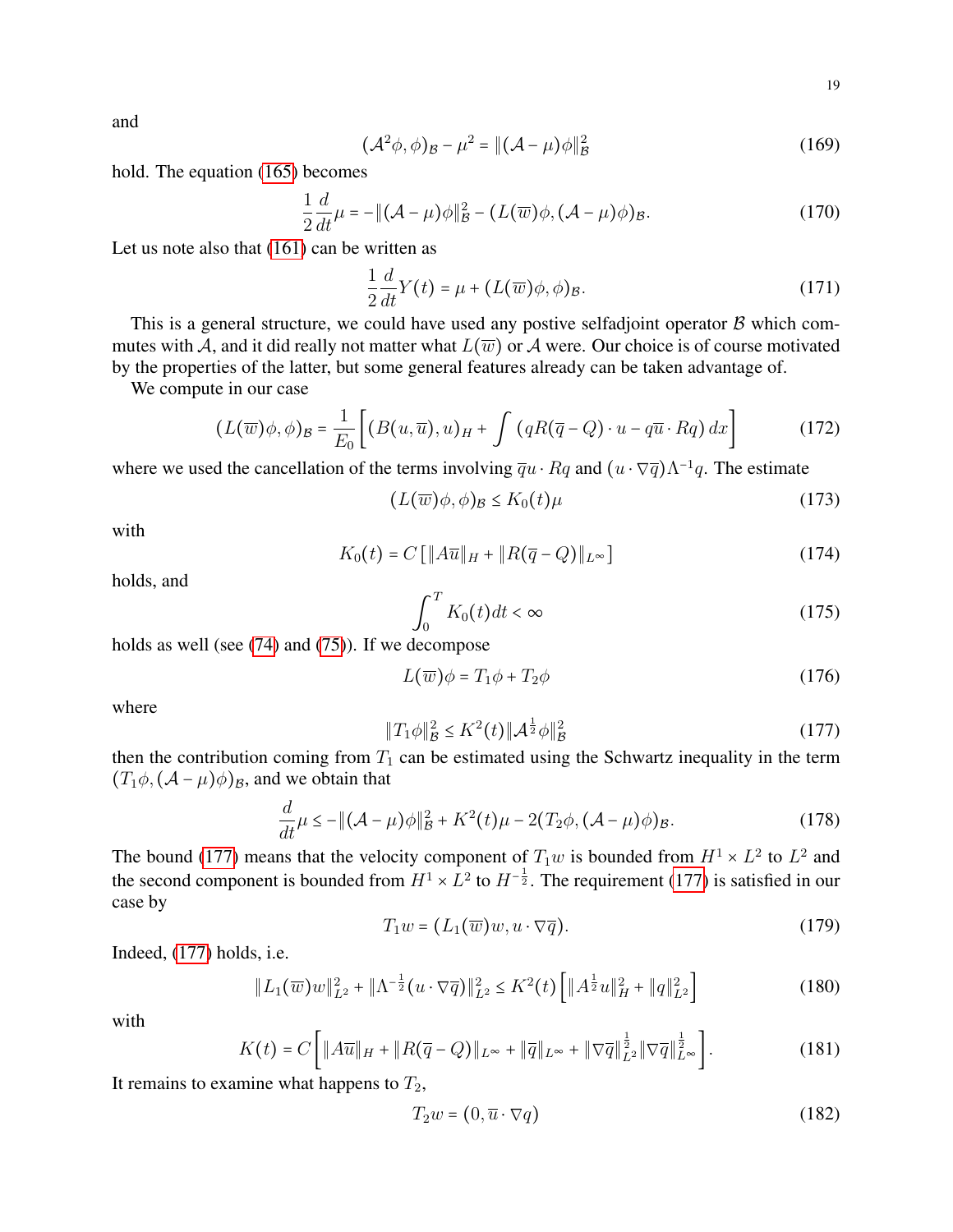which does not satisfy [\(177\)](#page-18-0). Its contribution to the evolution of  $\mu$  in [\(178\)](#page-18-1) is

$$
2(T_2\phi, (\mathcal{A} - \mu)\phi)_{\mathcal{B}} = 2E_0^{-1} \int (\overline{u} \cdot \nabla q)(\Lambda - \mu)\Lambda^{-1}q = -2E_0^{-1}\mu \int (\overline{u} \cdot \nabla q)\Lambda^{-1}q. \tag{183}
$$

In view of the fact that

$$
\int \left(\overline{u} \cdot \nabla q\right) \Lambda^{-1} q = -\int \Lambda^{-\frac{1}{2}} q \left[\overline{u} \cdot \nabla, \Lambda^{-\frac{1}{2}}\right] q \tag{184}
$$

and Proposition [3](#page-3-1) with  $s = -\frac{1}{2}$  $\frac{1}{2}$  and  $\alpha = 0$ , we have

<span id="page-19-1"></span>
$$
-2(T_2\phi, (\mathcal{A} - \mu)\phi)_{\mathcal{B}} \le C[\overline{u}]_1\mu.
$$
 (185)

Thus, putting together the bounds [\(178\)](#page-18-1) and [\(185\)](#page-19-1) we obtain

$$
\frac{d}{dt}\mu \le C\left(K^2(t) + [\overline{u}]_1\right)\mu\tag{186}
$$

and because

$$
\int_0^T (K^2(t) + [\overline{u}]_1) dt < \infty \tag{187}
$$

it follows that  $\mu(t)$  is locally bounded in time. From the bounds [\(173\)](#page-18-2) and [\(175\)](#page-18-3) it follows that  $Y(t)$  is locally bounded.

## 8. DECAY OF VOLUME ELEMENTS

<span id="page-19-0"></span>We consider a solution  $\overline{w} = S(t)\overline{w}_0$  of [\(112\)](#page-13-1) with initial data in the absorbing ball  $\overline{w}_0 \in K_{R_2}$  $\{w \in \mathcal{V} \mid ||u||_{H^2} + ||q||_{H^1} \le R_2\}$ . We consider the linearization of  $S(t)$  along  $\overline{w}(t)$ ,

$$
w_0 \mapsto w(t) = S'(t, \overline{w})w_0 \tag{188}
$$

viewed as an operator in  $H$ . The function  $w(t)$  solves

$$
\partial_t w + \mathcal{A}w + L(\overline{w})w = 0 \tag{189}
$$

with initial data  $w_0$ . We denote  $w = (u, q)$ ,  $\overline{w} = (\overline{u}, \overline{q})$ , and

$$
L(\overline{w})w = (L_1(\overline{w})w, L_2(\overline{w})w), \text{ with}
$$
  
\n
$$
L_1(\overline{w})w = B(u, \overline{u}) + B(\overline{u}, u) + \mathbb{P}(qR(\overline{q} - Q) + \overline{q}Rq), \text{ and}
$$
  
\n
$$
L_2(\overline{w})w = \overline{u} \cdot \nabla q + u \cdot \nabla \overline{q}.
$$
\n(190)

The volume elements associated to it are the norms in  $\wedge^N \mathcal{H}$ . The scalar product in  $\wedge^N \mathcal{H}$  is

$$
(w_1 \wedge \cdots \wedge w_N; y_1 \wedge \cdots \wedge y_N)_{\wedge^N \mathcal{H}} = \det(w_i, y_j)_{\mathcal{H}}
$$
(191)

and the volume elements are norms

$$
V_N(t) = \|w_1(t) \wedge \ldots w_N(t)\|_{\Lambda^N \mathcal{H}}
$$
\n(192)

where

$$
w_i(t) = S'(t, \overline{w})w_i(0) \tag{193}
$$

are the images under the linearization of N linearly independent vectors. The monomial  $w_1(t) \wedge$  $\cdots \wedge w_N(t)$  evolves according to

$$
\partial_t (w_1(t) \wedge \dots \wedge w_N(t)) + (\mathcal{A} + L(\overline{w}))_N (w_1(t) \wedge \dots \wedge w_N(t)) = 0 \qquad (194)
$$

with

$$
(\mathcal{A}+L(\overline{w}))_N(w_1(t)\wedge\cdots\wedge w_N(t))=(\mathcal{A}+L(\overline{w}))w_1\wedge\cdots\wedge w_N+\cdots+w_1\wedge\cdots\wedge(\mathcal{A}+L(\overline{w}))w_N
$$
 (195)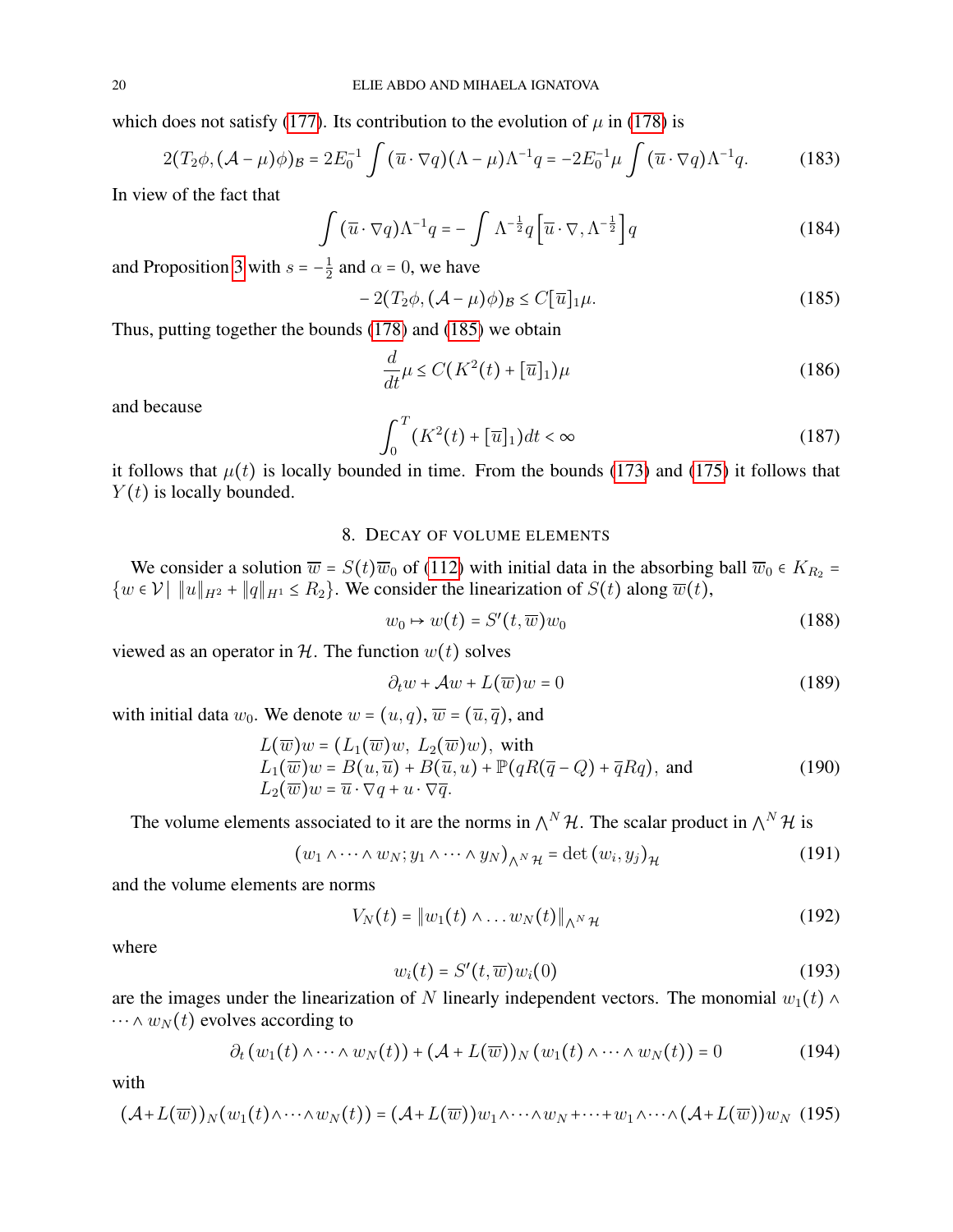21

and, as a consequence, the volume element evolves according to

<span id="page-20-0"></span>
$$
\frac{d}{dt}V_N(t) + \text{Trace}\left((\mathcal{A} + L(\overline{w}))Q_N\right)V_N(t) = 0\tag{196}
$$

where  $Q_N$  is orthogonal projection in H onto the linear subspace spanned by the vectors  $w_i$ ,  $1 \le i \le$ N. These are calculations which parallel well known calculations for the Navier-Stokes equations  $([3], [4])$  $([3], [4])$  $([3], [4])$  $([3], [4])$  $([3], [4])$ .

The volume element  $V_N(t)$  decays if N is large enough, as specified in the following theorem.

<span id="page-20-6"></span>**Theorem 6.** *There exists a constant* M *depending on*  $R_2$  *and norms of*  $\Phi$  *and of*  $f$  *such that, for* any initial data  $\overline{w}_0$  in the absorbing ball  $K_{R_2}$ , for any  $N \ge M$ , and any initial data  $w_1(0)$ ,  $w_2(0)$ ,  $\dots w_N(0)$  *in H, we have that* 

$$
\|S'(t,\overline{w})w_1(0)\wedge\cdots\wedge S'(t,\overline{w})w_N(0)\|_{\Lambda^N\mathcal{H}}\leq V_N(0)e^{-cN^{\frac{3}{2}}t}
$$
(197)

*holds for*  $t \geq t_0$ *, with*  $t_0$  *depending on*  $R_2$ *.* 

**Proof.** The trace in [\(196\)](#page-20-0) is computed as follows. At each instant of time  $t$  we choose an orthonormal basis  $\phi_i = (v_i, r_i)$  of the linear span of  $w_1, \dots w_N$ . Then

<span id="page-20-3"></span>Trace 
$$
((A + L(\overline{w}))Q_N)
$$
 =  $\sum_{i=1}^N (A\phi_i, \phi_i)_{\mathcal{H}} + \sum_{i=1}^N (L(\overline{w})\phi_i, \phi_i)_{\mathcal{H}}$ . (198)

Now

<span id="page-20-4"></span>Trace
$$
(AQ_N)
$$
 =  $\sum_{i=1}^{N} (A\phi_i, \phi_i)_{\mathcal{H}} = \sum_{i=1}^{N} [(Av_i, v_i)_{H} + (\Lambda r_i, r_i)_{L^2}] \ge \mu_1 + ... \mu_N,$  (199)

and

$$
\sum_{i=1}^{N} (L(\overline{w})\phi_i, \phi_i)_{\mathcal{H}} = \sum_{i=1}^{N} \bigg[ (B(v_i, \overline{u}), v_i)_{H} + (\mathbb{P}(r_i R(\overline{q} - Q) + \overline{q} R r_i), v_i)_{H} + \int (v_i \cdot \nabla \overline{q}) r_i \bigg]. \tag{200}
$$

On one hand we have a lower bound

<span id="page-20-2"></span><span id="page-20-1"></span>
$$
\sum_{i=1}^{N} (\mathcal{A}\phi_i, \phi_i)_{\mathcal{H}} \ge \sum_{i=1}^{N} \left[ \|A^{\frac{1}{2}}v_i\|_{H}^2 + c \|r_i\|_{L^4}^2 \right],\tag{201}
$$

and on the other hand we have the upper bound

$$
\left| \sum_{i=1}^{N} (L(\overline{w}) \phi_i, \phi_i)_{\mathcal{H}} \right|
$$
\n
$$
\leq C \sum_{i=1}^{N} \left[ \|\nabla \overline{u}\|_{L^2} \|v_i\|_{H} \|A^{\frac{1}{2}} v_i\|_{H} + (\|\overline{q}\|_{L^4} + \|Q\|_{L^4}) \|r_i\|_{L^4} \|v_i\|_{L^2} + \|\nabla \overline{q}\|_{L^2} \|v_i\|_{H}^{\frac{1}{2}} \|A^{\frac{1}{2}} v_i\|_{H}^{\frac{1}{2}} \|r_i\|_{L^4} \right].
$$
\n(202)

Applying Schwartz inequalities in the first two terms in the right hand side of [\(202\)](#page-20-1), and a Hölder inequality in  $\mathbb{R}^N$  with exponents 4, 4, 2 in the last term, followed by Young inequalities, we deduce after taking advantage of [\(201\)](#page-20-2) that

$$
\left| \sum_{i=1}^{N} (L(\overline{w})\phi_i, \phi_i)_{\mathcal{H}} \right| \leq \frac{1}{2} \text{Trace}(\mathcal{A}Q_N) + C \left( \|\nabla \overline{u}\|_{L^2}^2 + \|\overline{q}\|_{L^4}^2 + \|Q\|_{L^4}^2 + \|\nabla \overline{q}\|_{L^2}^4 \right) \sum_{i=1}^{N} \|v_i\|_{H}^2. \tag{203}
$$

Because of the normalization  $||v_i||_H^2 + ||r_i||_{L^2}^2 = ||\phi_i||_H^2 + ||v_i||_H^2$ 

<span id="page-20-5"></span>
$$
\left|\sum_{i=1}^{N} (L(\overline{w})\phi_i, \phi_i)_{\mathcal{H}}\right| \leq \frac{1}{2} \text{Trace}(\mathcal{A}Q_N) + CN\left(\|\nabla \overline{u}\|_{L^2}^2 + \|\overline{q}\|_{L^4}^2 + \|Q\|_{L^4}^2 + \|\nabla \overline{q}\|_{L^2}^4\right). \tag{204}
$$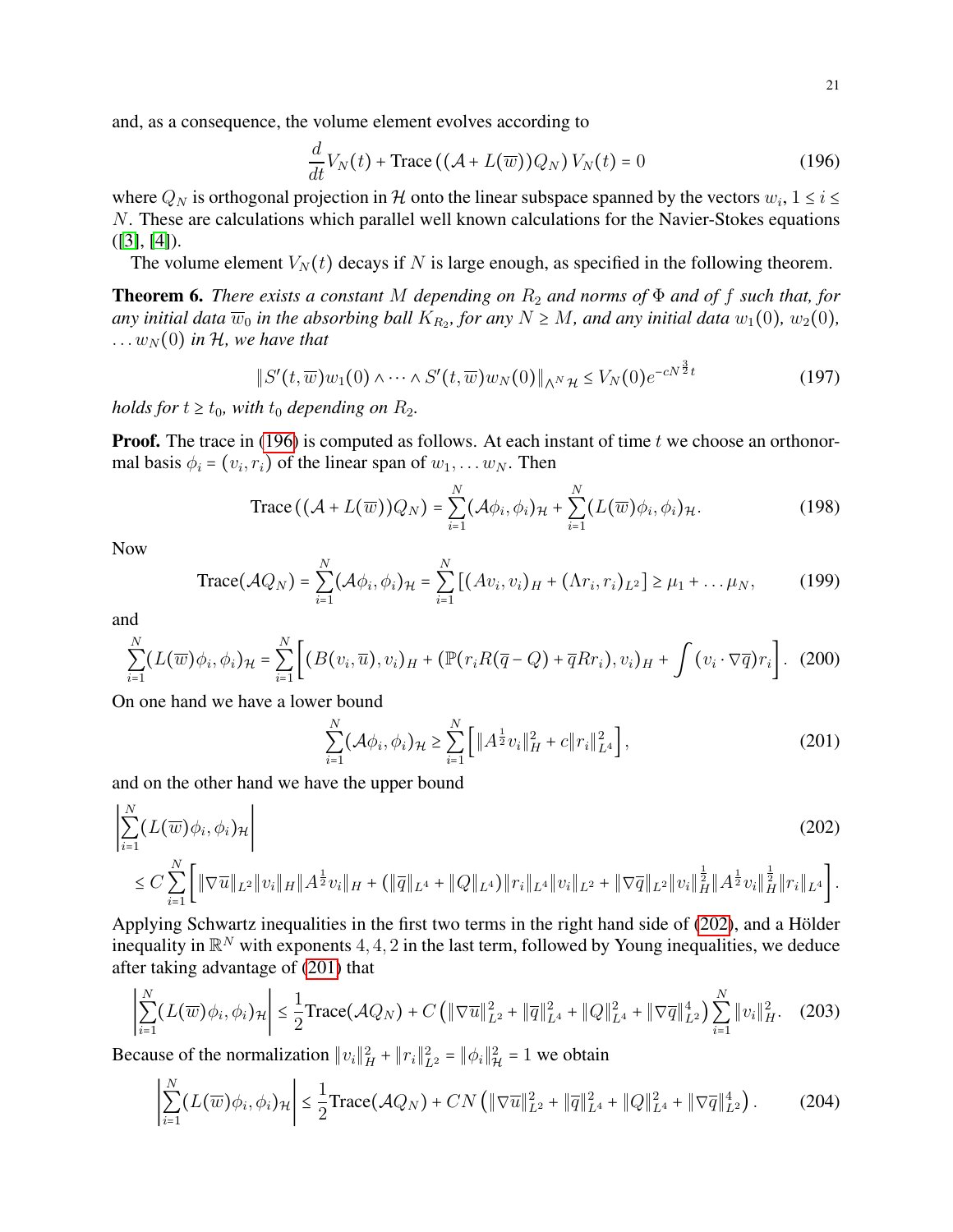Let us note that, in view of the fact that  $K_{R_2}$  is an absorbing ball, we have

$$
\sup_{T\geq 0} \frac{1}{T} \int_0^T \left( \|\nabla \overline{u}\|_{L^2}^2 + \|\overline{q}\|_{L^4}^2 + \|Q\|_{L^4}^2 + \|\nabla \overline{q}\|_{L^2}^4 \right) dt \leq C(R_2)
$$
\n(205)

with  $C(R_2)$  a nondecreasing function of  $R_2$ . From [\(19\)](#page-2-0) we have

$$
\mu_1 + \dots + \mu_N \ge cN^{\frac{3}{2}},\tag{206}
$$

and, in view of [\(196\)](#page-20-0), [\(198\)](#page-20-3), [\(199\)](#page-20-4) and [\(204\)](#page-20-5) we see that if

$$
N^{\frac{1}{2}} \ge 8c^{-1}CC(R_2)
$$
\n(207)

then  $V_N(t)$  decays exponentially,

$$
V_N(t) \le V_N(0)e^{-cN^{\frac{3}{2}}t}
$$
\n(208)

<span id="page-21-0"></span>for  $t \geq t_0$  with  $t_0$  depending on  $R_2$ . Therefore the proof is complete.

#### 9. GLOBAL ATTRACTOR

The properties of  $S(t)$  of existence of a compact absorbing ball  $K_{R_2}$  (Theorem [3\)](#page-14-7), continuity in  $H$  (Theorem [4\)](#page-14-6), backward uniqueness (Theorem [5\)](#page-16-7) imply the existence of a global attractor.

#### Theorem 7. *Let*

$$
X = \bigcap_{t>0} S(t)K_{R_2}
$$
\n(209)

*where*  $S(t)$  *is the semigroup solving* [\(112\)](#page-13-1) and  $K_{R_2}$  *is the absorbing ball* [\(125\)](#page-14-8). Then:

- (i) X *is compact in* H*.*
- (ii)  $S(t)X = X$  *for all*  $t \geq 0$ *.*
- (iii) *If Z* is bounded in *V* in the norm of of *V*, and  $S(t)Z = Z$  for all  $t \ge 0$ , then  $Z \subset X$ .
- (iv) *For every*  $w_0 \in V$ ,  $\lim_{t \to \infty} dist_{\mathcal{H}}(S(t)w_0, X) = 0$ .
- (v) X *is connected.*

The proof of this result follows verbatim the proof of the analogous result in [\[4\]](#page-24-5). If the body forces vanish, then the attractor is particularly simple, it is a singleton.

**Theorem 8.** Let  $f = 0$ . Then the attractor is a singleton, formed with the unique, globally attract*ing steady solution*  $w_Q = (0, Q)$ *,* 

$$
X = \{w_Q\}.\tag{210}
$$

**Proof.** We take the scalar product in  $H$  of the first equation of [\(112\)](#page-13-1) with  $u$ , we take the scalar product in  $L^2$  of the second equation with  $\Lambda^{-1}(q - Q)$  and add. The terms

$$
(\mathbb{P}(qR(q-Q)),u)_H + (u \cdot \nabla q, \Lambda^{-1}(q-Q))_{L^2} = 0
$$
\n(211)

cancel, and we obtain

<span id="page-21-1"></span>
$$
\frac{1}{2}\frac{d}{dt}\left(\|u\|_{H}^{2}+\|\Lambda^{-\frac{1}{2}}(q-Q)\|_{L^{2}}^{2}\right)+\|A^{\frac{1}{2}}u\|_{H}^{2}+\|q-Q\|_{L^{2}}^{2}=0.\tag{212}
$$

Because of the Poincaré inequality we obtain exponential decay of the distance to  $w_Q$ , first in  $H \times H^{-\frac{1}{2}}$  and then in H. The latter follows because

<span id="page-21-2"></span>
$$
\frac{1}{2}\frac{d}{dt}\|q - Q\|_{L^2}^2 + \|\Lambda^{\frac{1}{2}}(q - Q)\|_{L^2}^2 = -\int q u \cdot \nabla Q dx \le \|u\|_{H} \|q\|_{L^2} \|\nabla Q\|_{L^\infty}
$$
(213)

and  $||q||_{L^2}$  is bounded in time, while  $||u||_H$  decays exponentially by [\(212\)](#page-21-1), and therefore, from [\(213\)](#page-21-2) we obtain the exponential convergence of w to  $w_Q$  in H. This concludes the proof.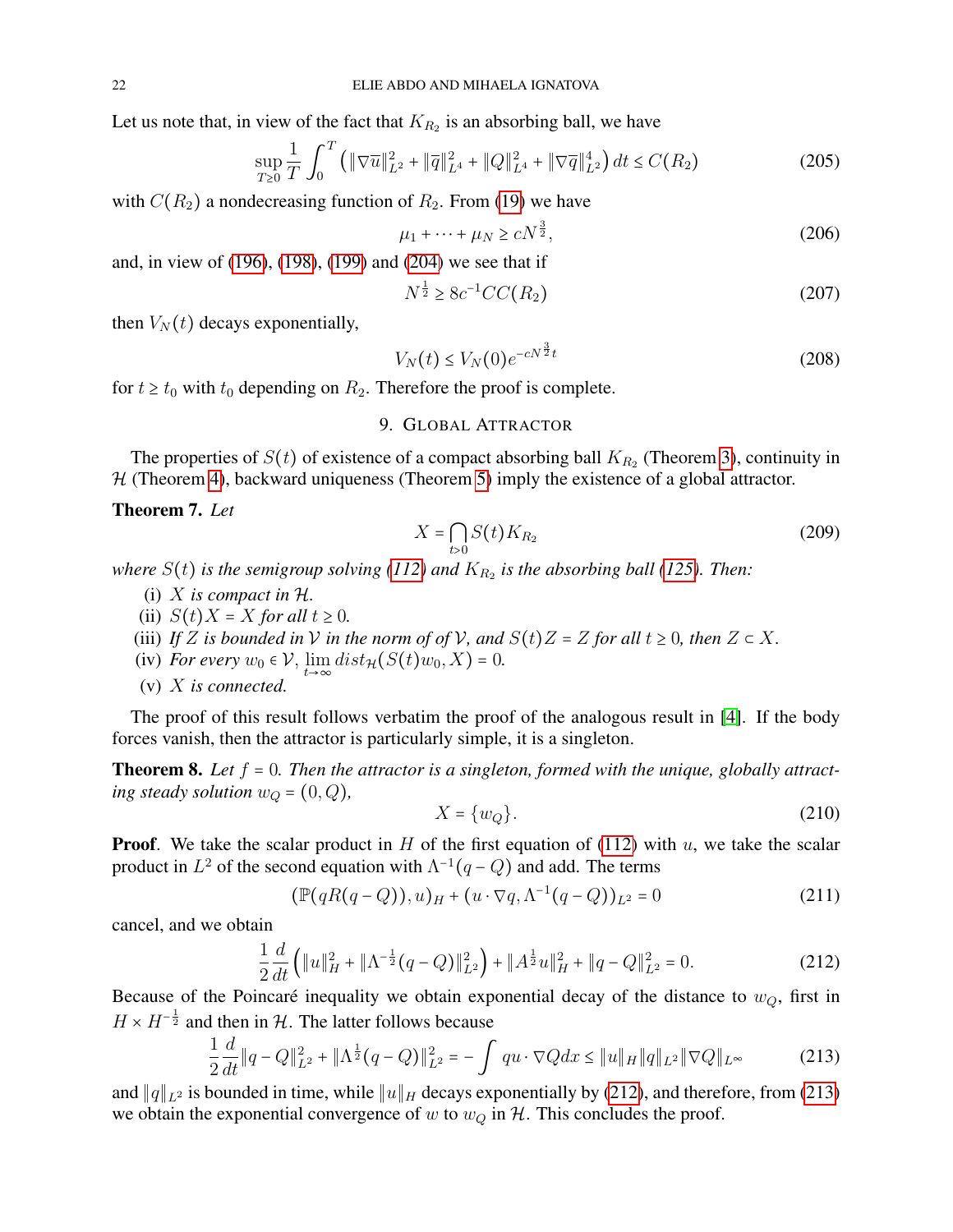**Remark 5.** When  $f = 0$ , returning to the nonzero mean velocity frame we see that the average *velocity converges in time. Indeed, its time derivative, given in [\(106\)](#page-12-4), obeys* 

<span id="page-22-0"></span>
$$
\left| \frac{d}{dt} v(t) \right| = \left| -(2\pi)^{-2} \int (q - Q) \nabla \Phi dx \right| \tag{214}
$$

*because*  $\int Q \nabla \Phi dx = 0$ *. The right hand side of* [\(214\)](#page-22-0) *belongs to*  $L^1(0, \infty)$  *by* [\(212\)](#page-21-1)*.* 

Employing methods initiated in [\[3\]](#page-24-4) and used in many subsequent works, Theorem [6](#page-20-6) implies

Theorem 9. *The global attractor* X *has finite fractal dimension*

$$
D_{\mathcal{H}}(X) \le M \tag{215}
$$

*where* M *depends only on norms of* f *and* Φ*.*

The fractal dimension is defined as

$$
\limsup_{r \to 0} \frac{\log N_{\mathcal{H}}(r)}{\log \left(\frac{1}{r}\right)}\tag{216}
$$

where  $N_{\mathcal{H}}(r)$  is the minimal number of balls in H of radii r needed to cover X.

Theorem 10. *The global attractor* X *has finite fractal dimension*

$$
D_{\mathcal{V}}(X) = D_{\mathcal{H}}(X). \tag{217}
$$

**Proof.** If  $B_i \subset \mathcal{H}$  are a family of balls in  $\mathcal{H}$  of radii  $\rho$  and centers  $w_i$  that cover X, then, because of the invariance  $S(t)X = X$ , the sets  $S(t)B_i$  cover X. Now because of the continuity [\(130\)](#page-15-5), the sets  $S(t)B_i$  are included in balls in  $\mathcal V$  of radii  $t^{-\frac{1}{2}}C_2(t)\rho = r$ . Therefore

$$
N_{\mathcal{H}}(r) \le N_{\mathcal{V}}(r) \le N_{\mathcal{H}}(\sqrt{t}C_2(t)^{-1}r). \tag{218}
$$

Fixing  $t > 0$  we obtain

$$
\limsup_{r \to 0} \frac{\log N_{\mathcal{V}}(r)}{\log \left(\frac{1}{r}\right)} = \limsup_{r \to 0} \frac{\log N_{\mathcal{H}}(r)}{\log \left(\frac{1}{r}\right)}.
$$
\n(219)

## 10. APPENDIX A

We give here the proof of Proposition [2.](#page-3-0) We recall the pointwise identity ([\[5\]](#page-24-11))

$$
\nabla q(x) \cdot \Lambda \nabla q(x) = \frac{1}{2} \Lambda (|\nabla q|^2)(x) + \frac{1}{2} D[q](x)
$$
 (220)

where

$$
D[q](x) = cP.V. \int_{\mathbb{R}^2} \frac{|\nabla q(x) - \nabla q(x+y)|^2}{|y|^3} dy,
$$
 (221)

with c a universal constant. We abused notation and wrote  $q$  for the periodic extension of  $q$ , as a function defined on all  $\mathbb{R}^2$ .

We consider a cutoff function  $\Psi : [0, \infty) \to [0, \infty)$ , which is smooth, non-decreasing, identically 1 on  $[2, \infty)$ , vanishes on  $[0, 1]$  and obeys  $|\Psi'| \le 3$ .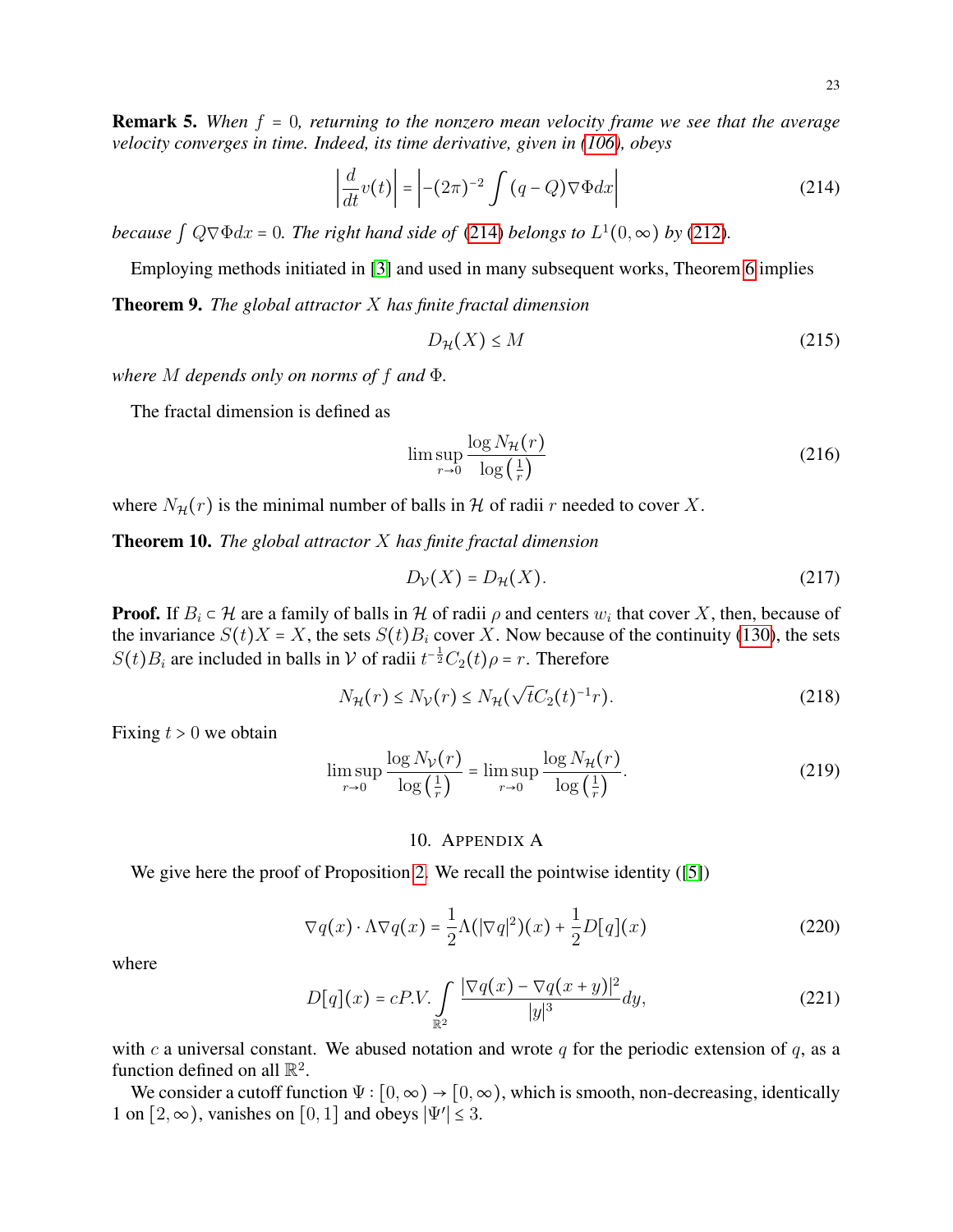For  $l > 0$  to be determined, we have

$$
D[q](x) \geq c \int_{\mathbb{R}^2} \frac{|\nabla q(x) - \nabla q(x+y)|^2}{|y|^3} \Psi\left(\frac{|y|}{l}\right) dy
$$
  
\n
$$
\geq c \int_{\mathbb{R}^2} \frac{|\nabla q(x)|^2 - 2\nabla q(x) \cdot \nabla q(x+y)}{|y|^3} \Psi\left(\frac{|y|}{l}\right) dy
$$
  
\n
$$
\geq c |\nabla q(x)|^2 \int_{|y| \geq l} \frac{1}{|y|^3} dy - 2c \sum_{j=1}^2 \left| \int_{\mathbb{R}^2} \frac{\partial_j q(x) \partial_j q(x+y)}{|y|^3} \Psi\left(\frac{|y|}{l}\right) dy \right|
$$
  
\n
$$
\geq c_1 \frac{|\nabla q(x)|^2}{l} - c_2 |\nabla q(x)| \sum_{j=1}^2 \int_{\mathbb{R}^2} |q(x+y)| \left| \nabla \left(\frac{1}{|y|^3} \Psi\left(\frac{|y|}{l}\right) \right) \right| dy.
$$

Now

<span id="page-23-0"></span>
$$
\int_{\mathbb{R}^2} |q(x+y)| \left| \nabla \left( \frac{1}{|y|^3} \Psi \left( \frac{|y|}{l} \right) \right) \right| dy
$$
\n
$$
= \sum_{j \in \mathbb{Z}^2} \int_{Q_0 + 2\pi j} |q(x+y)| \left| \nabla \left( \frac{1}{|y|^3} \Psi \left( \frac{|y|}{l} \right) \right) \right| dy
$$
\n
$$
= \sum_{j \in \mathbb{Z}^2} \int_{Q_0} |q(x+y)| \left| \nabla \left( \frac{1}{|y-2\pi j|^3} \Psi \left( \frac{|y-2\pi j|}{l} \right) \right) \right| dy
$$
\n
$$
\leq k(l) \|q\|_{L^4}, \tag{222}
$$

where  $Q_0 = [-\pi, \pi] \times [-\pi, \pi]$  and

$$
k(l) = \sum_{j \in \mathbb{Z}^2} \left[ \int_{Q_0} \left| \nabla \left( \frac{1}{|y - 2\pi j|^3} \Psi \left( \frac{|y - 2\pi j|}{l} \right) \right) \right|^{\frac{4}{3}} dy \right]^{\frac{3}{4}}.
$$
 (223)

The contribution of the term corresponding to  $j = 0$  in the sum is of the order  $l^{-\frac{5}{2}}$  for small l and  $\Psi = 1$  for  $j \neq 0$  and  $l < \frac{\pi}{4}$  $\frac{\pi}{4}$ . We obtain

$$
k(l) \le C(l^{-\frac{5}{2}} + 1),\tag{224}
$$

for all  $0 < l < \frac{1}{4}$  $\frac{1}{4}$ , and hence have from [\(222\)](#page-23-0)

$$
D[q](x) \ge |\nabla q(x)| (c_1 l^{-1} |\nabla q(x)| - c_2 k(l)) ||q||_{L^4}).
$$
\n(225)

We may choose

$$
l = \min\left\{ \left( 2 \frac{Cc_2 \|q\|_{L^4}}{c_1 |\nabla q(x)|} \right)^{2/3}, \frac{\pi}{4} \right\}
$$
 (226)

and deduce the pointwise inequality

$$
D[q](x) \ge \frac{C_1}{4} ||q||_{L^4}^{-\frac{2}{3}} |\nabla q(x)|^{\frac{8}{3}} - c_3 ||q||_{L^4}^2 \tag{227}
$$

with  $c_3$  a positive absolute constant. Indeed, if  $2 \frac{Cc_2 ||q||_{L^4}}{c_1 |\nabla q(x)|} \leq \frac{\pi}{4}$  $\frac{\pi}{4}$  then the inequality follows directly because  $|\nabla q(x)|$  is bounded by a constant multiple of the  $\|q\|_{L^4}$  norm, and if the opposite inequality holds, we obtain

$$
D[q](x) \ge \frac{C_1}{4} ||q||_{L^4}^{-\frac{2}{3}} |\nabla q(x)|^{\frac{8}{3}} - C |\nabla q(x)| ||q||_{L^4} \ge \frac{C_1}{4} ||q||_{L^4}^{-\frac{2}{3}} |\nabla q(x)|^{\frac{8}{3}} - c_3 ||q||_{L^4}^2
$$